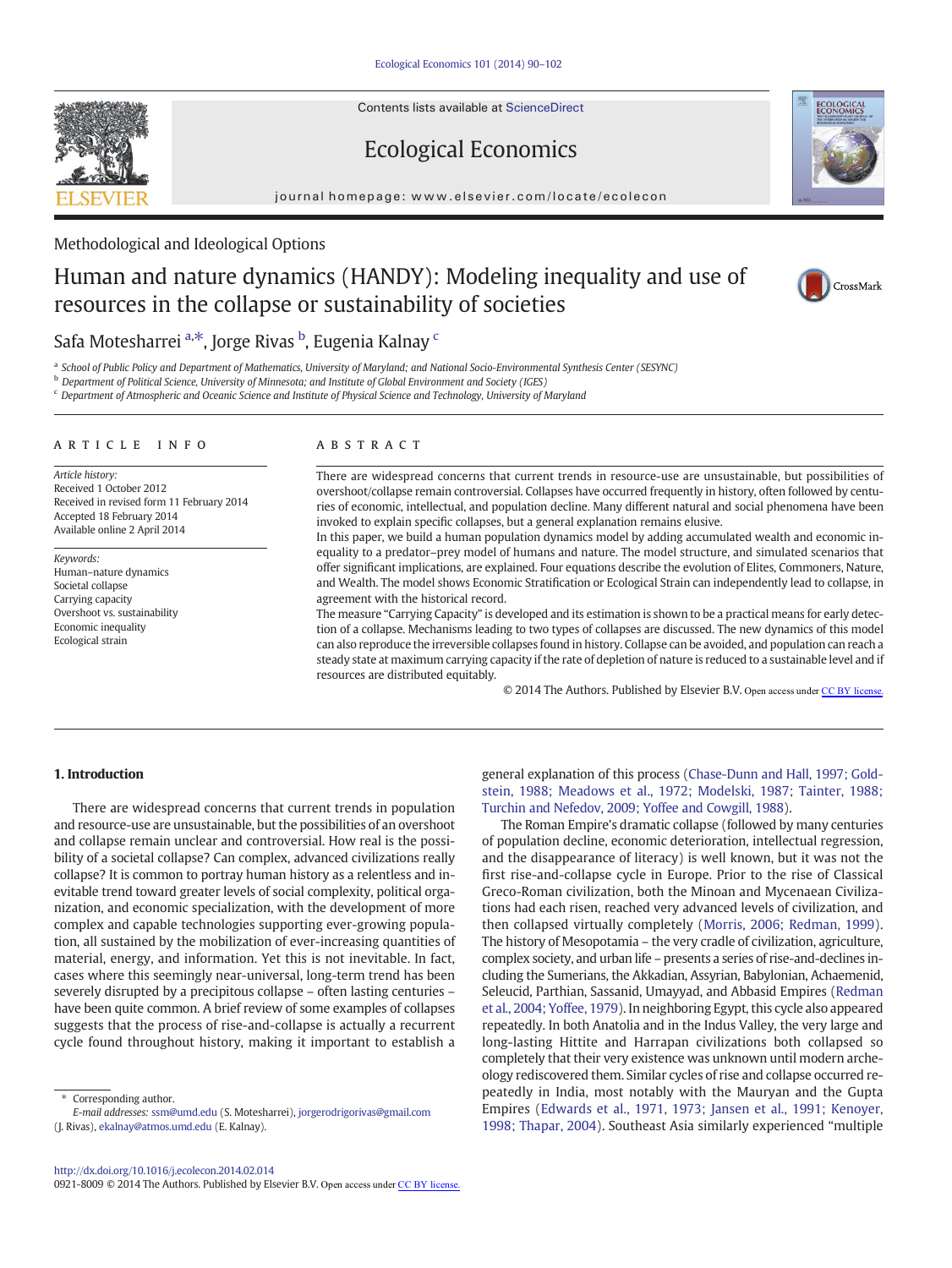and overlapping histories of collapse and regeneration" over 15 centuries, culminating in the Khmer Empire based in Angkor, which itself was depopulated and swallowed by the forest during the 15th Century [\(Stark, 2006\)](#page-12-0). Chinese history is, very much like Egypt's, full of repeated cycles of rises and collapses, with each of the Zhou, Han, Tang, and Song Empires followed by a very serious collapse of political authority and socioeconomic progress ([Chu and Lee, 1994; Lee, 1931; Needham and](#page-11-0) [Wang, 1956](#page-11-0)).

Collapses are not restricted to the "Old World". The collapse of Maya Civilization is well known and evokes widespread fascination, both because of the advanced nature of Mayan society and because of the depth of the collapse ([Demerest et al., 2004; Webster, 2002\)](#page-12-0). As [Diamond](#page-12-0) [\(2005\)](#page-12-0) puts it, it is difficult to ignore "the disappearance of between 90 and 99% of the Maya population after A.D. 800 …and the disappearance of kings, Long Count calendars, and other complex political and cultural institutions." In the nearby central highlands of Mexico, a number of powerful states also rose to high levels of power and prosperity and then rapidly collapsed, Teotihuacan (the sixth largest city in the world in the 7th C) and Monte Alban being just the largest of these to experience dramatic collapse, with their populations declining to about 20–25% of their peak within just a few generations [\(Tainter,](#page-12-0) [1988](#page-12-0)).

We know of many other collapses including Mississippian Cultures such as Cahokia, South West US cultures such as the Pueblo and Hohokam, Andean civilizations such as Tiwanaku, Sub-Saharan civilizations such as Great Zimbabwe, and many collapses across the Pacific Islands, such as Easter Island. It is also likely other collapses have also occurred in societies that were not at a sufficient level of complexity to produce written records or archeological evidence. Indeed, a recent study ([Shennan et al., 2013](#page-12-0)) of the Neolithic period in Europe has shown that "in contrast to the steady population growth usually assumed, the introduction of agriculture into Europe was followed by a boom-and-bust pattern in the density of regional populations". Furthermore "most regions show more than one boom–bust pattern", and in most regions, population declines "of the order of the 30–60%" can be found. The authors also argue that, rather than climate change or diseases, the timing and evidence point to endogenous causes for these collapses in 19 out of 23 cases studied, suggesting the possibility of "rapid population growth driven by farming to unsustainable levels". Moreover, through wavelet analysis of the archeological data, S. Downey [personal communication] has shown that the average length of such boom-and-bust cycles is about 300–500 years.

In summary, despite the common impression that societal collapse is rare, or even largely fictional, "the picture that emerges is of a process recurrent in history, and global in its distribution" ([Tainter, 1988\)](#page-12-0). See also [Yoffee and Cowgill \(1988\)](#page-12-0), [Goldstein \(1988\)](#page-12-0), Ibn [Khaldun \(1958\),](#page-12-0) [Kondratieff \(1984\),](#page-12-0) and [Parsons \(1991\).](#page-12-0) As [Turchin and Nefedov](#page-12-0) [\(2009\)](#page-12-0) contend, there is a great deal of support for "the hypothesis that secular cycles — demographic–social–political oscillations of a very long period (centuries long) are the rule, rather than an exception in the large agrarian states and empires."

This brings up the question of whether modern civilization is similarly susceptible. It may seem reasonable to believe that modern civilization, armed with its greater technological capacity, scientific knowledge, and energy resources, will be able to survive and endure whatever crises historical societies succumbed to. But the brief overview of collapses demonstrates not only the ubiquity of the phenomenon, but also the extent to which advanced, complex, and powerful societies are susceptible to collapse. The fall of the Roman Empire, and the equally (if not more) advanced Han, Mauryan, and Gupta Empires, as well as so many advanced Mesopotamian Empires, are all testimony to the fact that advanced, sophisticated, complex, and creative civilizations can be both fragile and impermanent.

A large number of explanations have been proposed for each specific case of collapse, including one or more of the following: volcanoes, earthquakes, droughts, floods, changes in the courses of rivers, soil degradation (erosion, exhaustion, salinization, etc.), deforestation, climate change, tribal migrations, foreign invasions, changes in technology (such as the introduction of ironworking), changes in the methods or weapons of warfare (such as the introduction of horse cavalry, armored infantry, or long swords), changes in trade patterns, depletion of particular mineral resources (e.g., silver mines), cultural decline and social decadence, popular uprisings, and civil wars. However, these explanations are specific to each particular case of collapse rather than general. Moreover, even for the specific case where the explanation applies, the society in question usually had already experienced the phenomenon identified as the cause without collapsing. For example, the Minoan society had repeatedly experienced earthquakes that destroyed palaces, and they simply rebuilt them more splendidly than before. Indeed, many societies experience droughts, floods, volcanoes, soil erosion, and deforestation with no major social disruption [\(Tainter, 1988\)](#page-12-0).

The same applies to migrations, invasions, and civil wars. The Roman, Han, Assyrian, and Mauryan Empires were, for centuries, completely militarily hegemonic, successfully defeating the neighboring "barbarian" peoples who eventually did overrun them. So external military pressure alone hardly constitutes an explanation for their collapses. With both natural disasters and external threats, identifying a specific cause compels one to ask, "yes, but why did this particular instance of this factor produce the collapse?" Other processes must be involved, and, in fact, the political, economic, ecological, and technological conditions under which civilizations have collapsed have varied widely. Individual collapses may have involved an array of specific factors, with particular triggers, but a general explanation remains elusive. Individual explanations may seem appropriate in their particular case, but the very universal nature of the phenomenon implies a mechanism that is not specific to a particular time period of human history, nor a particular culture, technology, or natural disaster [\(Tainter, 1988;](#page-12-0) [Turchin, 2003; Yoffee and Cowgill, 1988](#page-12-0)).

In this paper we attempt to model collapse mathematically in a more general way. We propose a simple model, not intended to describe actual individual cases, but rather to provide a general framework that allows carrying out "thought experiments" for the phenomenon of collapse and to test changes that would avoid it. This model (called HANDY, for Human and Nature DYnamics) advances beyond existing biological dynamic population models by simultaneously modeling two separate important features which seem to appear across so many societies that have collapsed: (1) the stretching of resources due to the strain placed on the ecological carrying capacity ([Abel, 1980;](#page-11-0) [Catton, 1980; Kammen, 1994; Ladurie, 1987; Ponting, 1991; Postan,](#page-11-0) [1966; Redman, 1999; Redman et al., 2004; Wood, 1998; Wright,](#page-11-0) [2004\)](#page-11-0), and (2) the economic stratification of society into Elites and Masses (or "Commoners") ([Brenner, 1985; Parsons, 1991; Turchin,](#page-11-0) [2005, 2006; Turchin and Nefedov, 2009; Diamond, 2005; Goldstone,](#page-11-0) [1991](#page-11-0); Ibn [Khaldun, 1958](#page-12-0)). In many of these historical cases, we have direct evidence of Ecological Strain and Economic Stratification playing a central role in the character or in the process of the collapse [\(Culbert,](#page-11-0) [1973; Diamond, 2005; Goldstone, 1991; Lentz, 2000; Mitchell, 1990](#page-11-0)). For these empirical reasons, and the theoretical ones explained in [Section 3,](#page-2-0) our model incorporates both of these two features. Although similar to the [Brander and Taylor \(1998\)](#page-11-0) model (hereafter referred to as "BT") in that HANDY is based on the classical predator–prey model, the inclusion of two societal classes introduces a much richer set of dynamical solutions, including cycles of societal and ecological collapse, as well as the possibility of smoothly reaching equilibrium (the ecological carrying capacity). We use Carrying Capacity in its biological definition: the population level that the resources of a particular environment can sustain over the long term ([Catton, 1980; Cohen, 1995; Daly and](#page-11-0) [Farley, 2003\)](#page-11-0). In this paper, we call these environment resources "Nature".

The paper is organized as follows: [Section 2](#page-2-0) gives a brief review of the predator–prey model; [Section 3](#page-2-0) includes the mathematical description of HANDY; [Section 4](#page-4-0) covers a theoretical analysis of the model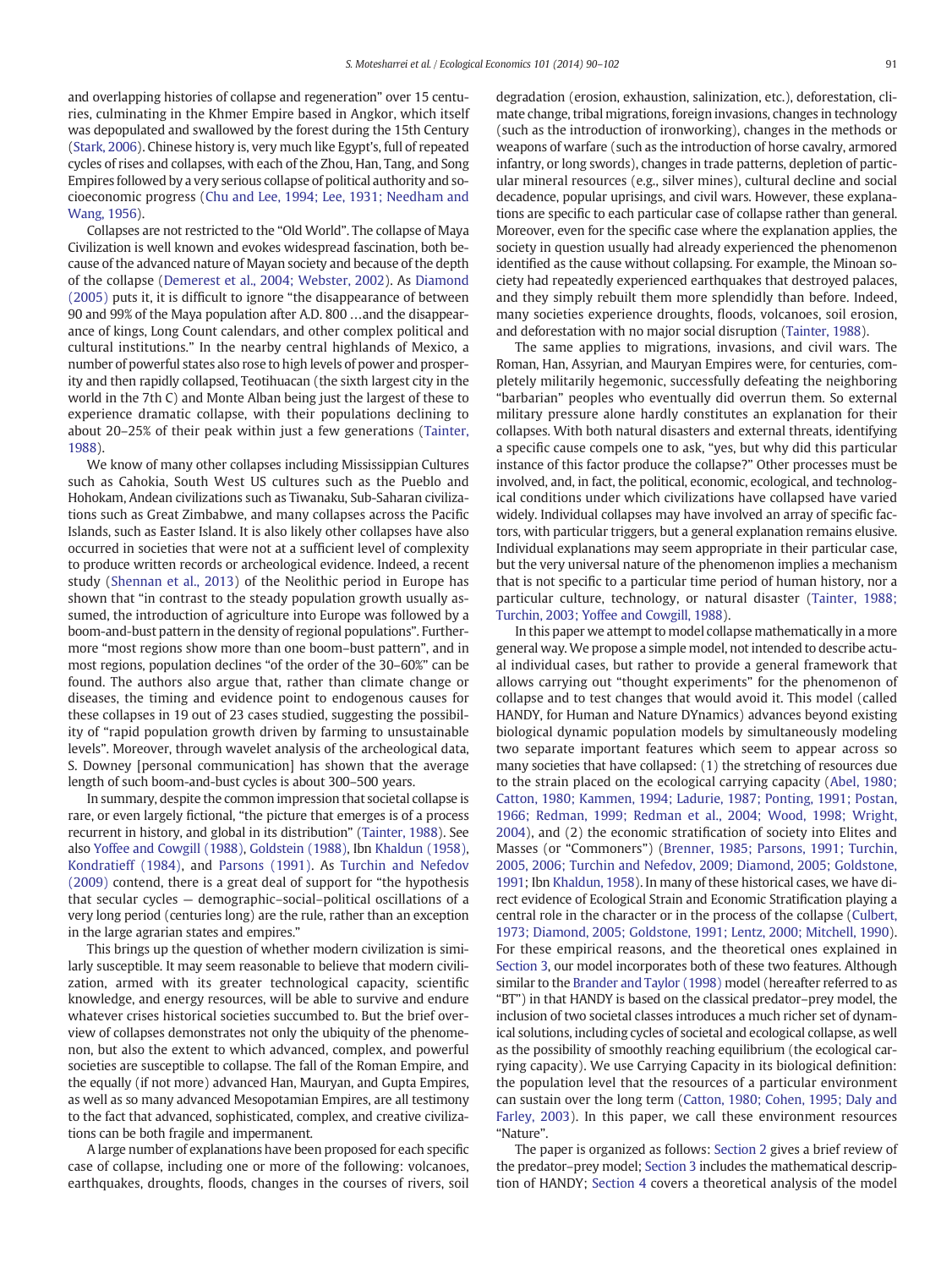<span id="page-2-0"></span>equilibrium and possible solutions; [Section 5](#page-5-0) presents examples of scenarios within three distinct types of societies; [Section 6](#page-9-0) gives an overall discussion of the scenarios from [Section 5; and Section 7](#page-5-0) offers a short summary of the paper and a discussion of future work.

# 2. Predator–Prey Model

The predator–prey model, the original inspiration behind HANDY, was derived independently by two mathematicians, Alfred Lotka and Vitto Volterra, in the early 20th century ([Lotka, 1925; Volterra, 1926](#page-12-0)). This model describes the dynamics of competition between two species, say, wolves and rabbits. The governing system of equations is

$$
\begin{cases}\n\dot{x} = (ay)x - bx \\
\dot{y} = cy - (dx)y\n\end{cases} \tag{1}
$$

In the above system,  $x$  represents the predator (wolf) population;  $y$ represents the prey (rabbit) population; a determines the predator's birth rate, i.e., the faster growth of wolf population due to availability of rabbits; b is the predator's death rate; c is the prey's birth rate; d determines the predation rate, i.e., the rate at which rabbits are hunted by wolves.

Rather than reaching a stable equilibrium, the predator and prey populations show periodic, out-of-phase variations about the equilibrium values

$$
\begin{cases}\n x_e &= c/d \\
 y_e &= b/a\n\end{cases} \tag{2}
$$

Note consistency of the units on the left and right hand sides of Eqs. (1) and (2). A typical solution of the predator–prey system can be seen in Fig. 1.

# 3. HANDY

As indicated above, Human And Nature DYnamics (HANDY) was originally built based on the predator–prey model. We can think of the human population as the "predator", while nature (the natural resources of the surrounding environment) can be taken as the "prey", depleted by humans. In animal models, carrying capacity is an upper ceiling on long-term population. When the population surpasses the carrying capacity, mechanisms such as starvation or migration bring the population back down. However, in the context of human societies,



Fig. 1. A typical solution of the predator–prey system obtained by running the system with the following parameter values and initial conditions:  $a = 3.0 \times 10^{-5}$  (rabbits·years)<sup>-1</sup>;  $b = 2.0 \times 10^{-2}$  years<sup>-1</sup>,  $c = 3.0 \times 10^{-2}$  years $^{-1}$ , d = 2.0  $\times$  10 $^{-4}$  (wolves•years) $^{-1}$ ; x(0) =  $1.0 \times 10^{+2}$  wolves; and  $y(0) = 1.0 \times 10^{+3}$  rabbits. Predator population is measured in units of wolves, Prey population is measured in units of rabbits, and Time is measured in units of years.

the population does not necessarily begin to decline upon passing the threshold of carrying capacity, because, unlike animals, humans can accumulate large surpluses (i.e., wealth) and then draw down those resources when production can no longer meet the needs of consumption. This introduces a different kind of delay that allows for much more complex dynamics, fundamentally altering the behavior and output of the model. Thus, our model adds the element of accumulated surplus not required in animal models, but which we feel is necessary for human models. We call this accumulated surplus "wealth".

Empirically, however, this accumulated surplus is not evenly distributed throughout society, but rather has been controlled by an elite. The mass of the population, while producing the wealth, is only allocated a small portion of it by elites, usually at or just above subsistence levels. Based on this, and on the historical cases discussed in the introduction, we separated the population into "Elites" and "Commoners", and introduced a variable for accumulated wealth. For an analysis of this twoclass structure of modern society, see Dră[gulescu and Yakovenko](#page-12-0) [\(2001\)](#page-12-0) and [Banerjee and Yakovenko \(2010\)](#page-11-0). This adds a different dimension of predation whereby Elites "prey" on the production of wealth by Commoners. As a result, HANDY consists of four prediction equations: two for the two classes of population, Elites and Commoners, denoted by  $x_F$  and  $x_C$ , respectively; one for the natural resources or Nature, y; and one for the accumulated Wealth, w, referred to hereafter as "Wealth". This minimal set of four equations seems to capture essential features of the human–nature interaction and is capable of producing major potential scenarios of collapse or transition to steady state.

A similar model of population and renewable resource dynamics based on the predator–prey model was developed in the pioneering work of [Brander and Taylor \(1998\)](#page-11-0) demonstrating that reasonable parameter values can produce cyclical "feast and famine" patterns of population and resources. Their model showed that a system with a slow-growing resource base will exhibit overshooting and collapse, whereas a more rapidly growing resource base will produce an adjustment of population and resources toward equilibrium values. They then applied this model to the historical case of Easter Island, finding that the model provides a plausible explanation of the population dynamics known about Easter Island from the archeological and scientific record. They thus argue that the Polynesian cases where population did collapse were due to smaller maximum resource bases (which they call "carrying capacity") that grew more slowly, whereas those cases which did not experience such a collapse were due to having a larger resource base (i.e., a larger carrying capacity). They then speculate that their model might be consistent with other historical cases of collapse, such as the ancient Mesopotamian and Maya civilizations or modern Rwanda.

However, the BT approach only models Population and Nature and does not include a central component of these historical cases: economic stratification and the accumulation of wealth. Thus, despite clear evidence for a stratified class structure in Easter Island's history prior to the collapse (as well as for Mesopotamia, the ancient Maya, and modern Rwanda), the BT model does not include class stratification as a factor. In their model, society produces and consumes as a single homogeneous unit. We feel that a historically realistic modeling of the evolution of human–nature dynamics in these stratified complex societies cannot be achieved without including this class stratification in the model. Brander and Taylor recognize that their model is simple, and that application to more complex scenarios may require further development of the structure of the model. We have found that including economic stratification, in the form of the introduction of Elites and Commoners, as well as accumulated Wealth, results in a much richer variety of solutions, which may have a wider application across different types of societies. HANDY's structure also allows for "irreversible" collapses, without the need to introduce an explicit critical depensation mechanism into the model as other models need to do. Thus while the Brander–Taylor model has only two equations, HANDY has four equations to predict the evolution of the rich and poor populations (Elites and Commoners),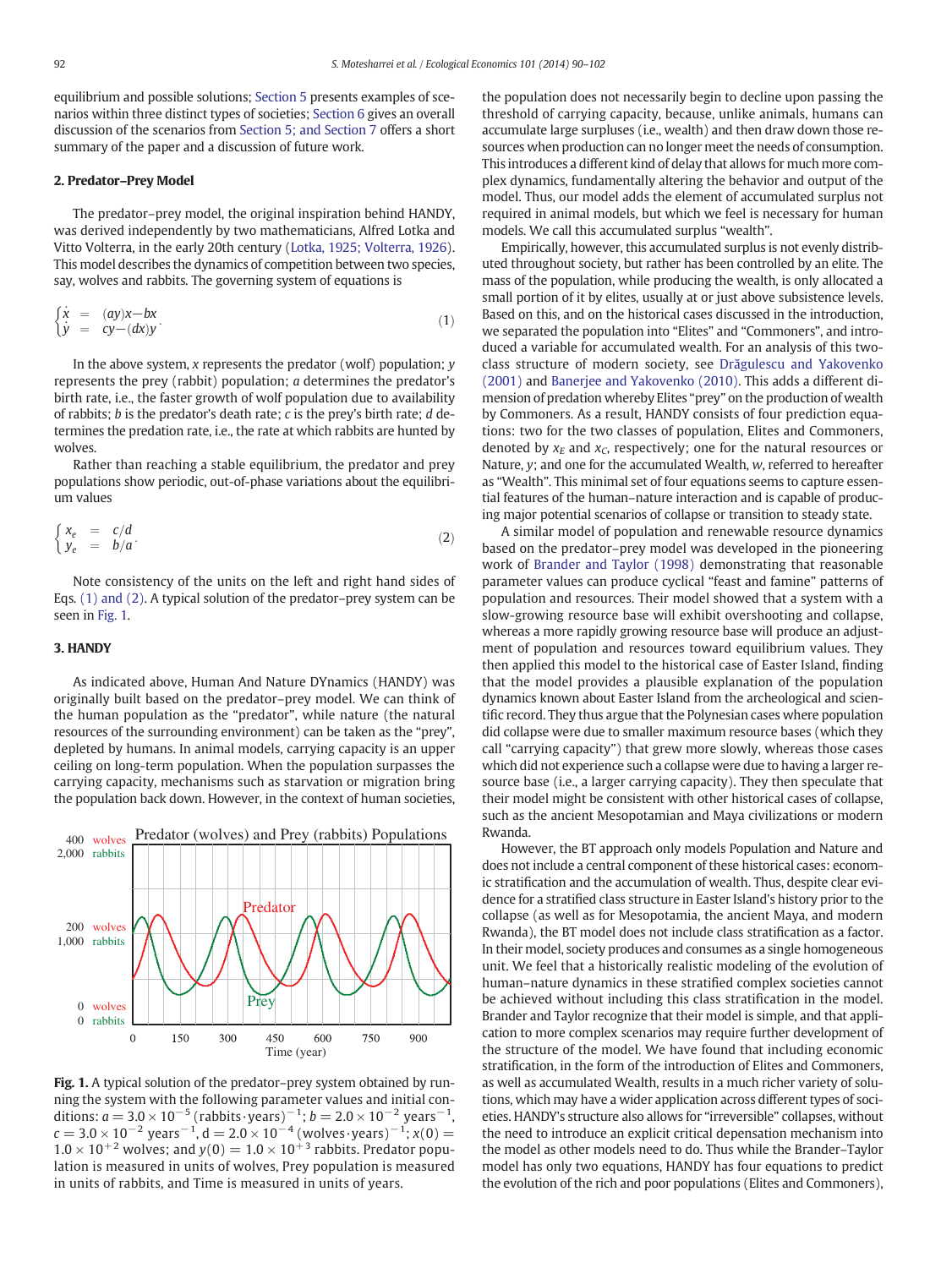<span id="page-3-0"></span>Nature, and accumulated Wealth (we examine other differences in [Section 6.4](#page-10-0) of the paper) The HANDY equations are given by:

$$
\begin{cases}\n\dot{x}_C = \beta_C x_C - \alpha_C x_C \\
\dot{x}_E = \beta_E x_E - \alpha_E x_E \\
\dot{y} = \gamma y(\lambda - y) - \delta x_C y \\
\dot{w} = \delta x_C y - C_C - C_E.\n\end{cases} (3)
$$

It is to be noted that  $\alpha_C$ ,  $\alpha_E$ ,  $C_C$ , and  $C_E$  are all functions of w,  $\alpha_C$ , and  $\alpha_E$ . See Eqs. [\(4\) and \(6\)](#page-4-0) and Fig. 2a and b.

# 3.1. Model Description

The total population is divided between the two variables,  $x_C$  and  $x_E$ , representing the population of commoners and of elites. The population grows through a birth rate  $\beta$  and decreases through a death rate  $\alpha$ .  $\beta$  is assumed to be constant for both Elites and Commoners but  $\alpha$  depends on Wealth as explained below.

In reality, natural resources exist in three forms: nonrenewable stocks (fossil fuels, mineral deposits, etc.), regenerating stocks (forests, soils, animal herds, wild fish stocks, game animals, aquifers, etc.), and renewable flows (wind, solar radiation, precipitation, rivers, etc.). Future generations of the model will disaggregate these forms. We have adopted a single formulation intended to represent an amalgamation of the three forms, allowing for a clear understanding of the role that natural resources play in collapse or sustainability of human societies.

Thus, the equation for Nature includes a regeneration term,  $\gamma y(\lambda - y)$ , and a depletion term,  $-\delta x_c y$ . The regeneration term has been written in the form of a logistic equation, with a regeneration factor, γ, exponential regrowth for low values of y, and saturation when y approaches  $\lambda$ , Nature's capacity — maximum size of Nature in absence of depletion. As a result, the maximum rate of regeneration takes place when  $y = \lambda / 2$ . Production is understood according to the standard Ecological Economics formulations as involving both inputs from, and outputs to, Nature (i.e., depletion of natural sources and pollution of natural sinks) [\(Daly, 1996; Daly and Farley, 2003\)](#page-11-0). This first generation of HANDY models the depletion side of the equation as if it includes the reduction in Nature due to pollution.

The depletion term includes a rate of depletion per worker,  $\delta$ , and is proportional to both Nature and the number of workers. However, the economic activity of Elites is modeled to represent executive, management, and supervisory functions, but not engagement in the direct extraction of resources, which is done by Commoners. Thus, only Commoners produce.

It is frequently claimed that technological change can reduce resource depletion and therefore increase carrying capacity. However, the effects of technological change on resource use are not unidirectional. Technological change can raise the efficiency of resource use, but it also tends to raise both per capita resource consumption and the scale of resource extraction, so that, absent policy effects, the increases in consumption often compensate for the increased efficiency of resource use. These are associated with the phenomena referred to as the Jevons Paradox, and the "Rebound Effect" ([Greening et al., 2000; Polimeni et al., 2008;](#page-12-0) [Ruth, 2009](#page-12-0)). For example, an increase in vehicle fuel efficiency tends to enable increased per capita vehicle miles driven, heavier cars, and higher average speeds, which then negate the gains from the increased fuel-efficiency. In addition, technological advances can enable greater resource extraction and throughput, which then appears as increases in the productivity of other factors of production. As Daly points out, much of the increase in productivity in both agriculture and industry in the last two centuries has actually come from increased (rather than decreased) resource throughput [\(Daly, 1991\)](#page-11-0). A decline in the price of a resource is usually thought to reflect an increase in the abundance of that resource, but in fact, it often reflects that the resource is simply being extracted more rapidly. Rather than extend carrying capacity, this reduces it. Over the long-term, per capita resource-use has tended to rise over time despite dramatic technological advances in resource efficiency. Thus, the sign and magnitude of the effect of technological change on resource use varies and the overall effect is difficult to predict. Therefore, in this generation of HANDY, we assume that the effects of these trends cancel each other out. The model will be developed further to allow the rates of these technology-induced trends to be adjusted in either direction.

Finally, there is an equation for accumulated Wealth, which increases with production,  $\delta x_C y$ , and decreases with the consumption of the Elites and the Commoners,  $C_c$  and  $C_F$ , respectively. The consumption of the Commoners (as long as there is enough wealth to pay them) is  $sx<sub>C</sub>$ , a subsistence salary per capita, s, multiplied by the working population. The Elites pay themselves a salary  $\kappa$  times larger, so that the consumption of the Elites is  $\kappa s x_E$ . However, when the wealth becomes too small to pay for this consumption, i.e., when  $w < w_{th}$ , the payment is reduced and eventually stopped, and famine takes place, with a much higher rate of death.  $\kappa$  is meant to represent here the factors that determine the division of the output of the total production of society between elites and masses, such as the balance of class power between elites and masses, and the capacity of each group to organize and pursue their economic interests. We recognize the inherent limitations, in this initial generation of our model, of holding that balance  $(k)$  constant in each scenario, but we expect to develop  $\kappa$  further in later generations of HANDY so that it can be endogenously determined by other factors in the model.



**Fig. 2.** Per capita Consumption rates and Death rates for Elites and Commoners as a function of Wealth. Famine starts when  $\frac{C}{sx}$   $\leq$  1. Therefore, Commoners start experiencing famine when  $\frac{w}{w_{th}} \leq 1$ , while Elites do not experience famine until  $\frac{w}{w_{th}} \leq \frac{1}{\kappa}$ . This delay is due to Elites' unequal access to Wealth.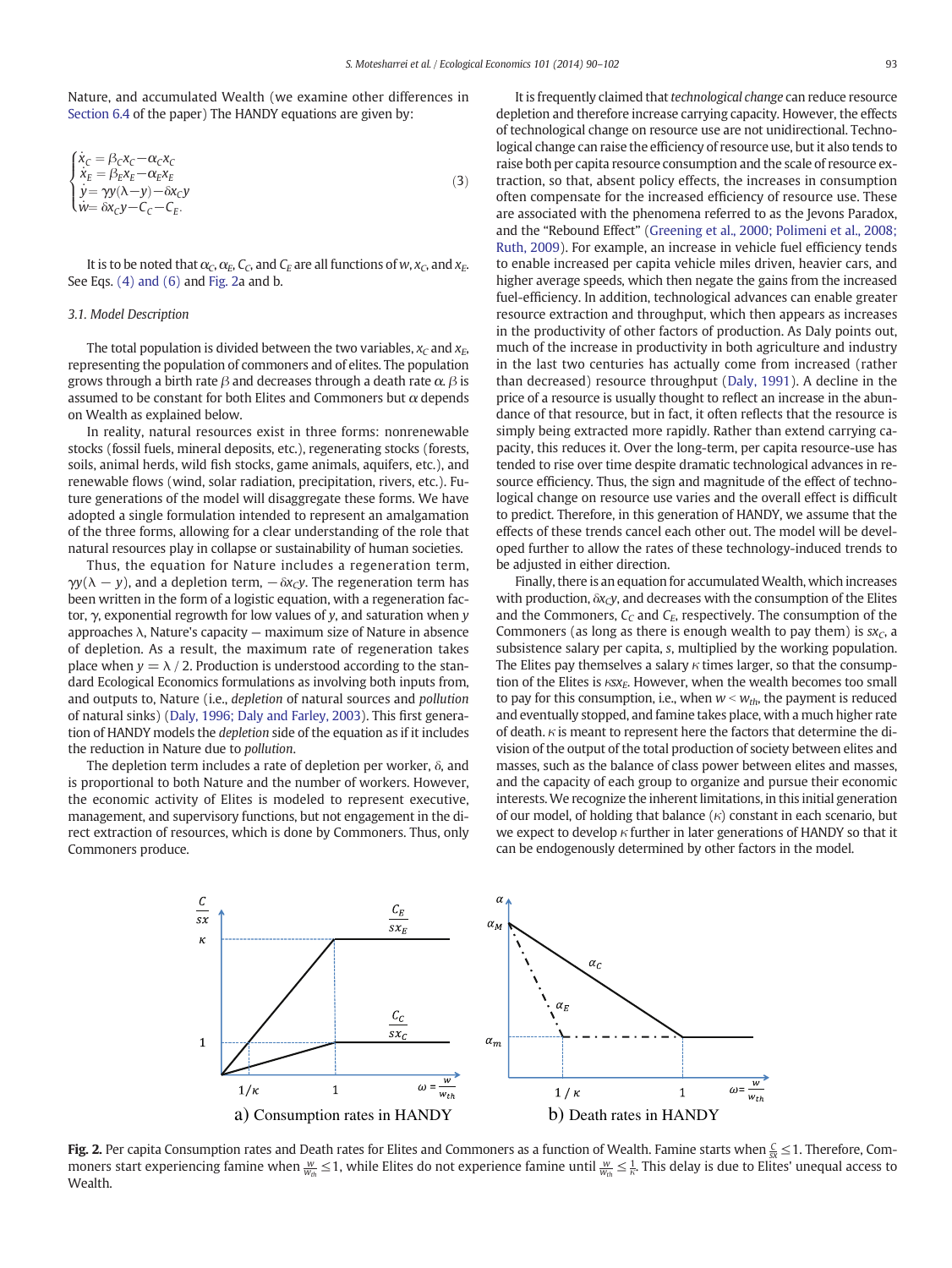<span id="page-4-0"></span> $C_C$  and  $C_E$ , the consumption rates for the Commoner and the Elite respectively, are given by the following equations:

$$
\begin{cases}\nC_C = \min\left(1, \frac{w}{w_{th}}\right) sx_C \\
C_E = \min\left(1, \frac{w}{w_{th}}\right) \kappa s x_E\n\end{cases} \tag{4}
$$

Wealth threshold,  $w_{th}$ , is a threshold value for wealth below which famine starts. It depends on the "minimum required consumption per capita", ρ:

$$
w_{th} = \rho x_C + \kappa \rho x_E. \tag{5}
$$

Even when Commoners start experiencing famine, i.e., when  $w \leq$  $w<sub>th</sub>$ , the Elites continue consuming unequally as indicated by the factor  $\kappa$  in the second term on the right hand side of Eq. (5). A graphical representation of the consumption rates are given in [Fig. 2](#page-3-0)a.

The death rates for the Commoner and the Elite,  $\alpha_c$  and  $\alpha_F$ , are functions of consumption rates:

$$
\begin{cases}\n\alpha_C = \alpha_m + \max\left(0, 1 - \frac{C_C}{sx_C}\right)(\alpha_M - \alpha_m) \\
\alpha_E = \alpha_m + \max\left(0, 1 - \frac{C_E}{sx_E}\right)(\alpha_M - \alpha_m)\n\end{cases} \tag{6}
$$

The death rates vary between a normal (healthy) value,  $\alpha_m$ , observed when there is enough food for subsistence, and a maximum (famine) value,  $\alpha_M$  that prevails when the accumulated wealth has been used up and the population starves. There are a variety of mechanisms which can reduce population when it exceeds carrying capacity, including everything from emigration, increased disease susceptibility, and outright starvation to breakdowns in social order and increased social violence, such as banditry, riots, rebellions, revolutions, and wars. These mechanisms are described in detail in [Turchin \(2003\)](#page-12-0) but the net effect of all of them is a reduction in population, and that is what the dynamics of our model is meant to represent when we say "population decline" or "famine". Note also that an increase in the death rates ( $α$ ) is equivalent to an equal decrease in the birth rates ( $β$ ). The death rates  $\alpha_{\mathcal{C}}$  and  $\alpha_{\mathcal{E}}$  can be expressed in terms of  $\frac{w}{w_{\mathit{in}}},$  a graphical representation of which is given [Fig. 2b](#page-3-0).

#### 3.2. A Note on Units and Dimensions

There are three dimensions for quantities in HANDY:

- 1. Population (either Commoner or Elite), in units of people.
- 2. Nature/Wealth, in units of "eco-Dollars".
- 3. Time, in units of years.

The structure of the model requires Nature and Wealth to be measured with the same units, therefore we created the unit eco-dollar. Other parameters and functions in the model carry units that are compatible with the abovementioned dimensions following Eq. [\(3\)](#page-3-0). For example, Carrying Capacity,  $\chi$ , and the Maximum Carrying Capacity,  $\chi_M$ , defined in Section 4.1, are both expressed in units of people.

# 4. Equilibrium Values and Carrying Capacity

We can use the model to find a sustainable equilibrium and maximum carrying capacity in different types of societies. In order for population to reach an equilibrium, we must have  $\alpha_m \leq \beta_E \leq \beta_C \leq \alpha_M$ . We define a dimensionless parameter,  $\eta$ :

$$
\eta = \frac{\alpha_M - \beta_C}{\alpha_M - \alpha_m}.\tag{7}
$$

Since we assume  $\alpha_m \leq \beta_c \leq \alpha_M$ ,  $\eta$  will always be bounded by  $0 \leq$  $\eta \leq 1$ .

4.1. Equilibrium when  $x_F = 0$  (No Elites): Egalitarian Society

Assuming  $x_E \equiv 0$ , we can find the equilibrium values of the system (subscript "e" denotes the equilibrium values):

$$
\begin{cases}\n x_{C,e} &= \frac{\gamma}{\delta} \left( \lambda - \eta \frac{s}{\delta} \right) \\
 y_e &= \eta \frac{s}{\delta} \\
 w_e &= \eta \rho x_{C,e}\n\end{cases} (8)
$$

We define  $\chi$ , the Carrying Capacity for the population, to be equal to  $x_{Ce}$  in Eq. (8), i.e., the equilibrium value of the population in the absence of Elites:

$$
\chi = \frac{\gamma}{\delta} \left( \lambda - \eta \frac{s}{\delta} \right). \tag{9}
$$

Carrying Capacity can be maximized if Nature's regeneration rate is maximal, i.e., if  $y_e = \frac{\lambda}{2}$ . This requires  $\delta$  to be set equal to a value  $\delta$  that can result in a steady state with the maximum (sustainable) Population, which in this paper we call the "optimal" value of  $\delta$ . From the second equation in Eq. (8), it can be seen that  $\delta_{*}$  is given by:

$$
\delta_* = \frac{2\eta s}{\lambda}.\tag{10}
$$

The Maximum Carrying Capacity,  $\chi_M$ , is thus given by:

$$
\chi_M = \frac{\gamma}{\delta_*} \frac{\lambda}{2} = \frac{\gamma}{\eta s} \left(\frac{\lambda}{2}\right)^2.
$$
\n(11)

# 4.2. Equilibrium when  $x_E \geq 0$  and  $\kappa = 1$  (No Inequality): Equitable Society

If we set  $\kappa \equiv 1$  and  $\beta_E \equiv \beta_C \equiv \beta$ , we can reach an equilibrium state for which  $x_E \geq 0$ . This case models an equitable society of "Workers" and "Non-Workers". We need a dimensionless free parameter  $\varphi$  that sets the initial ratio of the Non-Workers to Workers:

$$
\varphi = \frac{x_E(0)}{x_C(0)}.\tag{12}
$$

The equilibrium values of the system can then be expressed as follows:

$$
\begin{cases}\n x_{C,e} &= \frac{\gamma}{\delta} \left( \lambda - \eta \frac{s}{\delta} (1 + \varphi) \right) \\
 x_{E,e} &= \varphi x_{C,e} \\
 y_e &= \eta \frac{s}{\delta} (1 + \varphi) \\
 w_e &= \eta \rho (1 + \varphi) x_{C,e}\n\end{cases} (13)
$$

The total population  $x_e = x_{Ce} + x_{E,e}$  can still be maximized by choosing  $\delta$  appropriately:

$$
\delta_{**} = \frac{2\eta \mathsf{S}}{\lambda} (1 + \varphi). \tag{14}
$$

This  $\delta_{**}$  is larger than the optimal depletion factor given by Eq. (10). The difference arises because Workers have to produce more than they need just for themselves in order to support Non-Workers. For this choice of  $\delta$ , total population is given by:

$$
x_{e,M} = (1+\varphi)\frac{\gamma}{\delta_{**}}\frac{\lambda}{2} = \frac{\gamma}{\eta s} \left(\frac{\lambda}{2}\right)^2.
$$
 (15)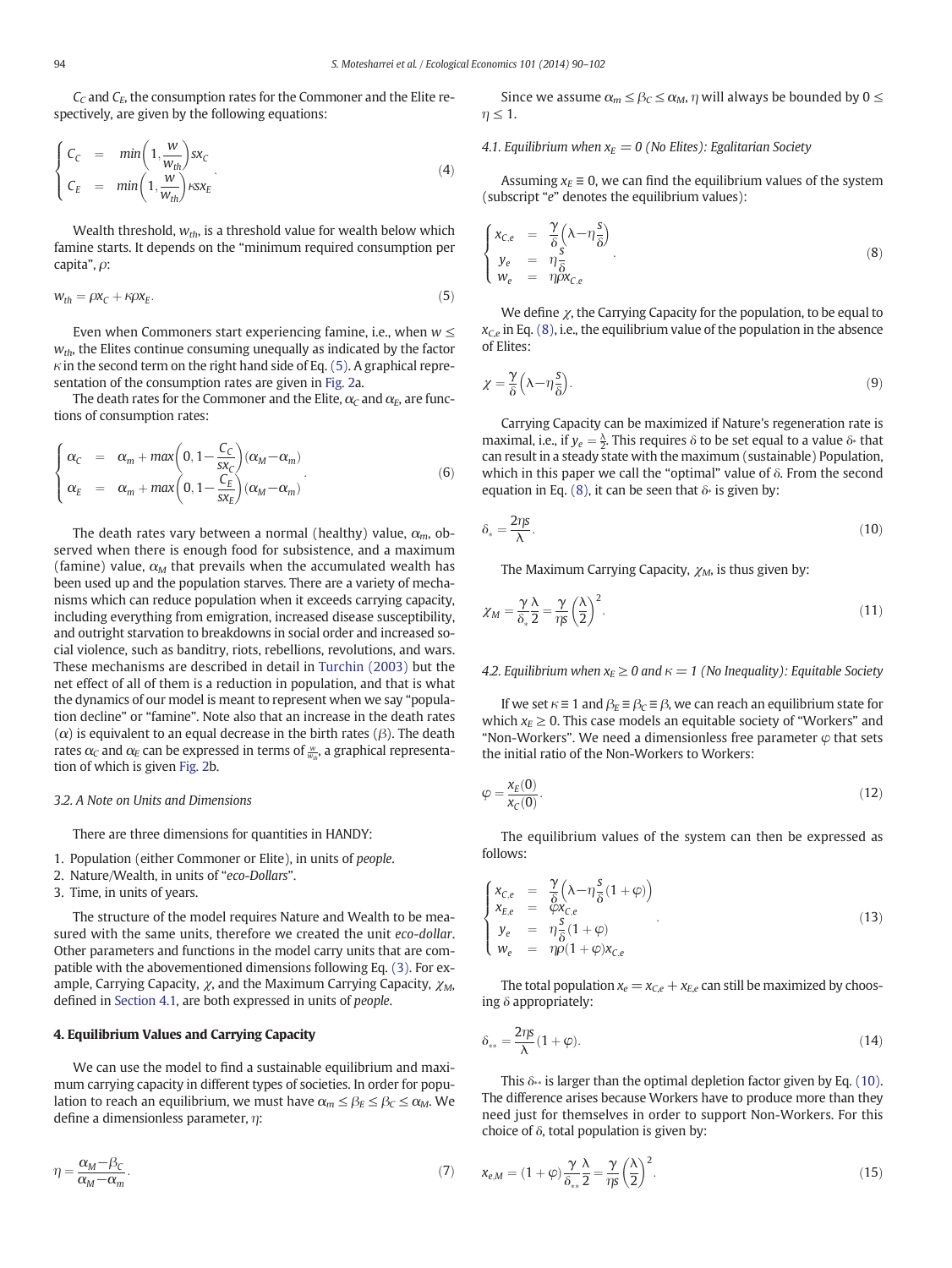<span id="page-5-0"></span>As can be seen from Eq. [\(15\),](#page-4-0) maximum total population in equilibrium is independent of  $\varphi$  and conforms to the maximum carrying capacity given above by Eq. [\(11\).](#page-4-0)

#### 4.3. Equilibrium when  $x_F \geq 0$  and  $\kappa > 1$ : Unequal Society

It is possible to attain equilibrium in an unequal society if we can satisfy the following condition:

$$
\frac{\alpha_M - \beta_E}{\kappa(\alpha_M - \alpha_m)} = \frac{\alpha_M - \beta_C}{\alpha_M - \alpha_m} = \eta.
$$
\n(16)

(The general condition  $\alpha_m \leq \beta_E \leq \beta_C \leq \alpha_M$  must hold in all cases for an equilibrium to be feasible.)

The equilibrium values in this general case can be expressed as follows:

$$
\begin{cases}\n x_{C,e} = \frac{\gamma}{\delta} \left( \lambda - \eta \frac{s}{\delta} (1 + \kappa \psi) \right) \\
 x_{E,e} = \psi x_{C,e} \\
 y_e = \eta \frac{s}{\delta} (1 + \kappa \psi) \\
 w_e = \eta \rho (1 + \kappa \psi) x_{C,e}\n\end{cases} (17)
$$

The free parameter,  $\psi$ , is the equilibrium ratio  $x_{E,e}/x_{C,e}$ , apparent from the second equation in Eq. (17). As opposed to  $\varphi$ ,  $\psi$  cannot be easily related to the initial conditions; rather, it can be determined from the result of a simulation.

Again, the total population  $x_e = x_{Ce} + x_{E,e}$  can be maximized by choosing  $\delta$  appropriately:

$$
\delta_{***} = \frac{2\eta \mathsf{s}}{\lambda} (1 + \kappa \psi). \tag{18}
$$

This required depletion rate  $\delta_{***}$  can be even larger than the optimal δ given by Eq. [\(14\)](#page-4-0) depending upon the values of κ and ψ. In the presence of inequality, the maximum total population is no longer independent of  $\kappa$  and  $\psi$  and is smaller than the maximum carrying capacity given by Eqs.  $(11)$  and  $(15)$ :

$$
x_{e,M} = (1 + \psi) \frac{\gamma}{\delta_{***}} \frac{\lambda}{2} = \frac{\gamma}{\eta s} \left(\frac{\lambda}{2}\right)^2 \left(\frac{1 + \psi}{1 + \kappa \psi}\right).
$$
 (19)

# 5. Scenarios

We discuss three sets of scenarios:

- 1. Egalitarian society (No-Elites): Scenarios in which  $x_E = 0$ .
- 2. Equitable society (with Workers and Non-Workers): Scenarios in which  $x_E \geq 0$  but  $\kappa \equiv 1$ .
- 3. Unequal society (with Elites and Commoners): Scenarios in which  $x_F \geq 0$  and  $\kappa > 1$ .

For all of these scenarios, we start the model with the typical parameter values and initial conditions given in Table 1, unless otherwise stated. As indicated above, the values of  $\kappa$  and  $x_E(0)$  determine the type of the society. Within each type of society, we obtain different scenarios by varying the depletion factor,  $\delta$ .

In this section, we will show that HANDY is capable of modeling three distinct types of societies by changing  $\kappa$  and  $x_E(0)$ . A sustainable equilibrium can be found for each society by controlling  $\delta$ . An appropriate choice of  $\delta$  can make this equilibrium optimal, i.e., with maximum total population. Increasing  $\delta$  above its optimal value makes the approach toward equilibrium oscillatory. Such an equilibrium is suboptimal, and the Carrying Capacity is below its maximum value,  $\chi_M$ . It is also possible to reach a suboptimal equilibrium (a less than maximum, but sustainable population) by making  $\delta$  lower than its optimal value.

#### Table 1

Description of parameters and state variables used in HANDY.  $\kappa$ ,  $\delta$ , and  $x_E$  are varied to study various scenarios in three different types of societies.  $x_E = 0$  defines an Egalitarian society with no Elites.  $\kappa = 1$  defines an Equitable society with Workers and Non-Workers, represented by  $x_C$  and  $x_E$  in this case, respectively.  $x_E \ge 0$  and  $\kappa > 1$  define an unequal society with Elites and Commoners ( $x_F$  and  $x_C$ ). As a reference, all other variables and functions in HANDY are also listed above. Subscript e denotes equilibrium value everywhere in this paper.

| Parameter symbol  | Parameter name                | Typical value(s)         |
|-------------------|-------------------------------|--------------------------|
| $\alpha_m$        | Normal (minimum) death rate   | $1.0 \times 10^{-2}$     |
| $\alpha_M$        | Famine (maximum) death rate   | $7.0 \times 10^{-2}$     |
| $\beta_C$         | Commoner birth rate           | $3.0 \times 10^{-2}$     |
| $\beta_F$         | Elite birth rate              | $3.0 \times 10^{-2}$     |
| S                 | Subsistence salary per capita | $5.0 \times 10^{-4}$     |
| ρ                 | Threshold wealth per capita   | $5.0 \times 10^{-3}$     |
| $\gamma$          | Regeneration rate of nature   | $1.0 \times 10^{-2}$     |
| λ                 | Nature carrying capacity      | $1.0 \times 10^{+2}$     |
| $\kappa$          | Inequality factor             | 1, 10, 100               |
| δ                 | Depletion (production) factor | None                     |
| Variable symbol   | Variable name                 | Typical initial value(s) |
| $X_{\mathcal{C}}$ | Commoner population           | $1.0 \times 10^{+2}$     |
| $X_F$             | Elite population              | 0, 1, 25                 |
| у                 | Nature                        | λ                        |
| w                 | Accumulated wealth            | $\Omega$                 |

(a). List of parameters in HANDY.  $\kappa$  and  $\delta$  take different values for different scenarios. (b). List of state variables in HANDY,  $x_F(0)$  takes different values for different scenarios.

However, in the latter case, the approach toward equilibrium would be a soft landing rather than oscillatory. When  $\delta$  is increased even further, the society goes into cycles of prosperity and collapse. Increasing  $\delta$  beyond a certain point will result in an irreversible Type-N (full) collapse, examples of which are presented in [Sections 5.1.4, 5.2.4,](#page-7-0) [and 5.3.2](#page-7-0). We give a full categorization of collapses in the next two paragraphs.

Running the model in different scenarios produces two kinds of collapses, either due to scarcity of labor (following an inequality-induced famine) or due to scarcity of Nature (depletion of natural resources). We categorize the former case as a Type-L (Disappearance of Labor) Collapse and the latter as a Type-N collapse (Exhaustion of Nature). In a Type-L collapse, growth of the Elite Population strains availability of resources for the Commoners. This causes decline of the Commoner Population (which does the labor), and consequently, decline of Wealth. Finally, Elite Population plummets since its source of subsistence, i.e., Wealth, has vanished. See [Fig. 6a](#page-8-0) for an example of a Type-L collapse. This could represent a historical case such as the disappearance of the Mayan civilization in the Yucatan. Note that this type of collapse can only happen in an unequal society, because the major cause behind it is inequality.

Table 2

As a reference, all other variables and functions in HANDY are listed in this table. Subscript e denotes equilibrium value everywhere in this paper.

| Variable<br>symbol | Variable name                                 | Defining equation    |
|--------------------|-----------------------------------------------|----------------------|
| $W_{th}$           | Threshold wealth                              | Eq. $(5)$            |
| $\omega$           | Normalized wealth                             | $W / W_{th}$         |
| $C_{\mathcal{C}}$  | Commoner consumption                          | Eq. $(4)$ (Fig. 2a)  |
| $C_F$              | Elite consumption                             | Eq. $(4)$ (Fig. 2a)  |
| $\alpha_c$         | Commoner death rate                           | Eq. $(6)$ (Fig. 2b)  |
| $\alpha_F$         | Elite death rate                              | Eq. $(6)$ (Fig. 2b)  |
| $\eta$             | η                                             | Eq. $(7)$            |
| $\chi$             | Carrying Capacity $(C_C)$                     | Eq. $(9)$            |
| $\delta$           | Egalitarian optimal $\delta$                  | Eq. $(10)$           |
| $\chi_M$           | Maximum Carrying Capacity (Max $C_c$ )        | Eq. $(11)$           |
| φ                  | Ratio of non-workers to workers (Equitable)   | Eq. $(12)$           |
| $\delta$ .         | Equitable optimal $\delta$                    | Eq. $(14)$           |
| ψ                  | Elite to commoner equilibrium ratio (Unequal) | $X_{E,e}$ / $X_{Ce}$ |
| $\delta$           | Unequal optimal $\delta$                      | Eq. $(18)$           |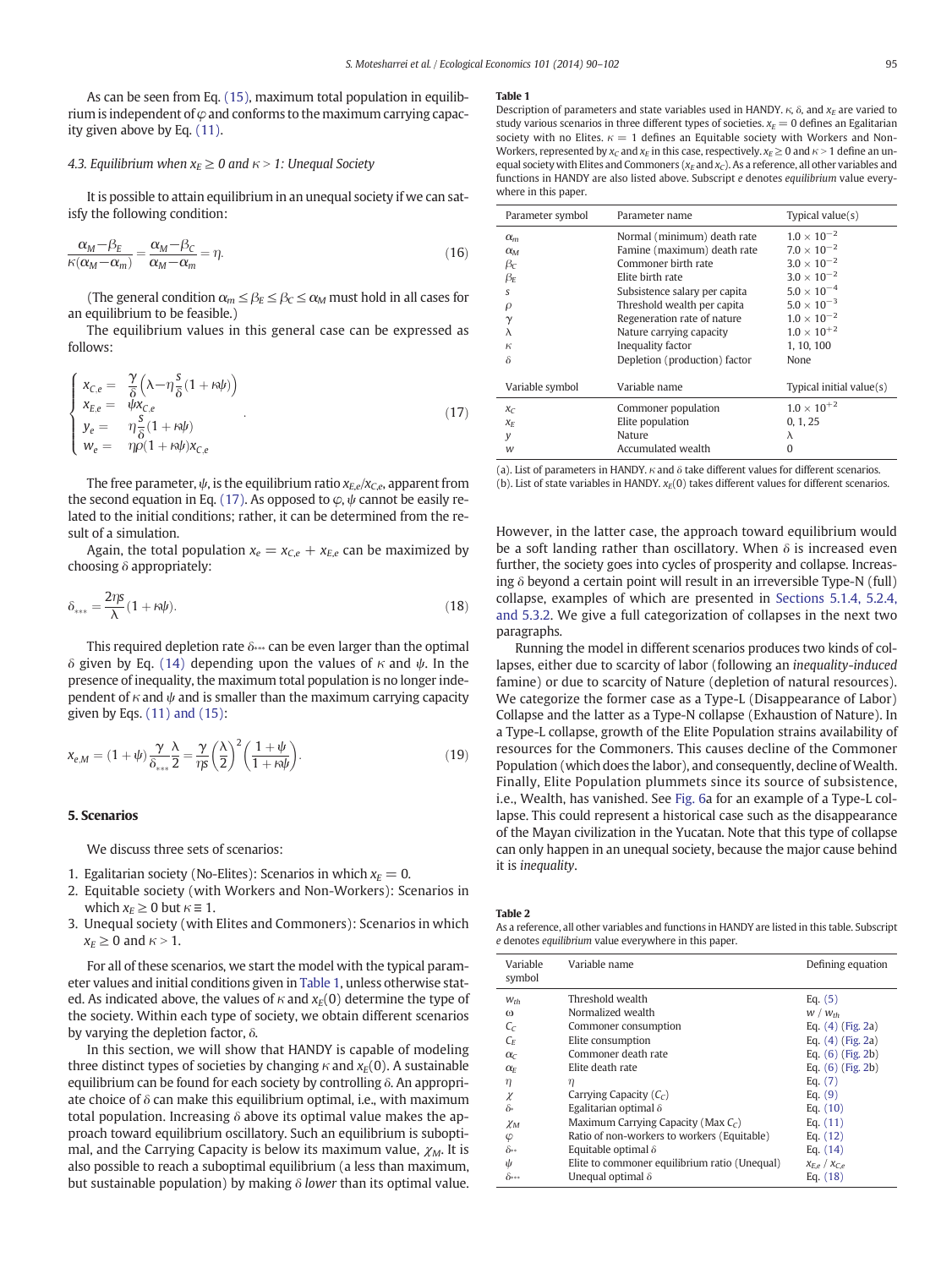<span id="page-6-0"></span>

Fig. 3. Experiment results for the Egalitarian society.

A Type-N collapse, on the other hand, starts with an exhaustion of Nature, followed by a decline of Wealth that in turn, causes a fall of the Commoners and then the Elites. Depending on the depletion rate, Type-N collapses can be "reversible" or "irreversible". After a reversible collapse, regrowth of nature can trigger another cycle of prosperity, examples of which can be seen in Figs. 3c and [4c](#page-7-0). This could represent historical cases such as the Greek and Roman collapses.

When depletion is pushed beyond a certain limit, Nature fully collapses and the whole system completely collapses after that. This is why we call an irreversible Type-N collapse a "full" collapse. Examples of such collapses can be seen in Figs. 3d, [4](#page-7-0)d, and [6b](#page-8-0). This could represent a historical case such as the exhaustion of Nature on Easter Island. Type-N collapses can arise because of excessive depletion only (Figs. 3d and [4d](#page-7-0)), or both excessive depletion and inequality ([Fig. 6b](#page-8-0)).

It is important to understand the inter-relation of the depletion factor,  $\delta$ , and the Carrying Capacity,  $\chi$ . The further  $\delta$  is taken away from its optimal value, the further  $\chi$  moves down from its maximum value,  $\chi_M$ . An equilibrium can be reached if and only if  $\chi$  is not too far away from  $\chi_M$ , which means  $\delta$  cannot be too far away from its optimal value, given by Eqs. [\(10\), \(14\), and \(18\)](#page-4-0) in the three types of societies under consideration. Note that in all of the scenario outputs presented below (for the three types of societies under consideration), Carrying Capacity  $(\chi)$  and the Maximum Carrying Capacity ( $\chi_M$ ) are calculated from their defining Eqs. [\(9\) and \(11\),](#page-4-0) respectively.

Important note about the units of the vertical axis of all the subsequent graphs: Populations,  $x_c$  and  $x_E$ , and the Carrying Capacity,  $\chi$ , are all normalized to the Maximum Carrying Capacity,  $\chi_M$ . Nature and Wealth are both shown in units of Nature's capacity, λ. The top scale of the vertical axis of the graph pertains to Population(s) and Carrying Capacity; the middle scale pertains to Nature, which (normally) stays bounded by  $1\lambda$ ; and the bottom scale is for Wealth.

Note: All the simulations below use the Euler integration method with a time-step of 1 year and single precision.

# 5.1. Egalitarian Society (No-Elites):  $x_E = 0$

In the four following scenarios,  $\kappa$  does not play any role since we set  $x_E \equiv 0$ . We start the depletion rate from  $\delta = \delta_{**}$  the optimal equilibrium value that maximizes the Carrying Capacity, and increase it slowly to get additional scenarios. The horizontal red line in the graphs for the four scenarios of this section represents the zero population of Elites.

# 5.1.1. Egalitarian Society: Soft Landing to Equilibrium

For the scenario in Fig. 3a,  $\delta = \delta_{*} = 6.67 \times 10^{-6}$ . Therefore, the carrying capacity,  $\chi$ , is at its maximum level,  $\chi_M$ . Notice that Nature also settles to  $y_e = \lambda / 2$ , which is the value that results in the maximum regeneration rate. This maximal regeneration can in turn support a maximum sustainable depletion and population.

If we set  $\delta < \delta$ \*, we still see a soft landing to the carrying capacity,  $\chi$ . However,  $\chi$  would be at a lower level than  $\chi_M$  because a lower-thanoptimal  $\delta$  does not correspond to the maximum regeneration of nature, which is a necessity if we want to have the maximum sustainable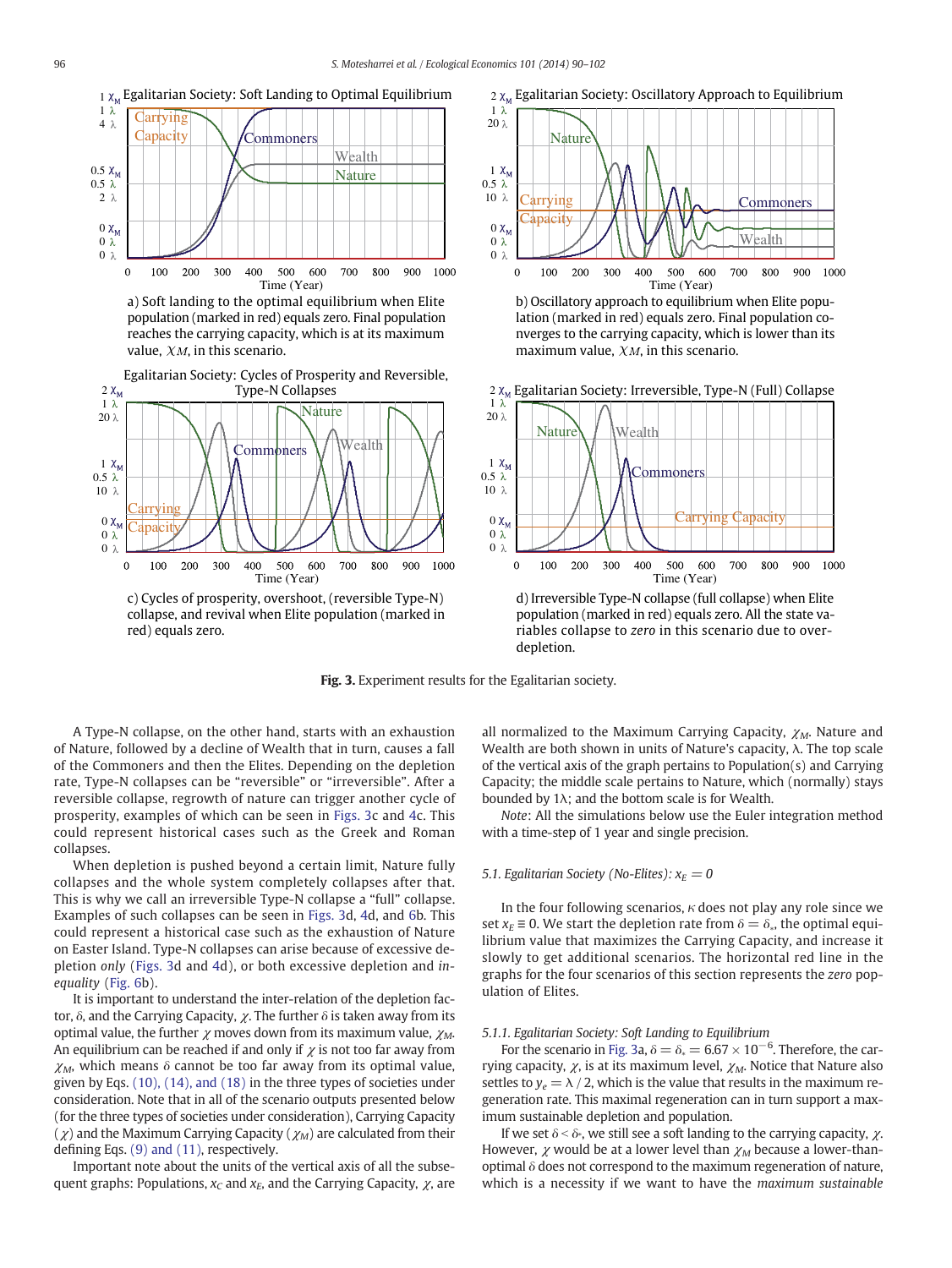<span id="page-7-0"></span>population. The advantage of a lower-than-optimal  $\delta$  is a higher equilibrium level (compared to  $\lambda$  / 2) for Nature.

Choosing a depletion rate,  $\delta$ , that is too small to produce enough to feed the population would result in a collapse, and thus make any equilibrium impossible even though Nature stays at its maximum capacity. Of course, this would not occur in the real world as the urge for survival guarantees humans extract their basic needs from nature.

#### 5.1.2. Egalitarian Society: Oscillatory Approach to Equilibrium

For the scenario in [Fig. 3](#page-6-0)b,  $\delta$  is increased to  $\delta = 2.5\delta_{*} = 1.67 \times 10^{-5}$ . As can be seen from [Fig. 3b](#page-6-0), the carrying capacity,  $\chi$ , is lower than its maximum value,  $\chi_M$ . Population initially overshoots the carrying capacity, then oscillates, and eventually converges to it since the amount of overshoot is not too large, just about the order of  $\chi$ . Note that at the time the (total) population overshoots the Carrying Capacity, the Wealth also reaches a maximum and starts to decline.

# 5.1.3. Egalitarian Society: Cycles of Prosperity, Overshoot, Collapse, and Revival

For the scenario in [Fig. 3](#page-6-0)c,  $\delta$  is increased to  $\delta = 4\delta_{*} = 2.67 \times 10^{-5}$ . As can be seen, Population, Nature and Wealth all collapse to a very small value. However, after depletion becomes small due to very low number of workers, Nature gets a chance to grow back close to its capacity,  $\lambda$ . The regrowth of Nature kicks off another cycle of prosperity which ends with another collapse. Simulation results show that these cycles, ending in Type-N collapses (i.e., those that start due to scarcity of Nature), repeat themselves indefinitely. Therefore, such cycles represent "reversible" Type-N collapses. This reversibility is possible as long as  $\delta$  stays within a "safe" neighborhood of  $\delta$ \*.



a) Equilibrium in the presence of both Workers and Non-Workers can be attained with slow growth and equitable salaries.



c) Cycles of prosperity, overshoot, (reversible Type-N) collapse, and revival in the presence of Workers and Non-Workers.

# 5.1.4. Egalitarian Society: Irreversible Type-N Collapse (Full Collapse)

For the scenario in [Fig. 3](#page-6-0)d,  $\delta$  is increased further to  $\delta = 5.5\delta_* =$ 3.67E − 5. The overshoot is so large that it forces Population, Nature and Wealth into a full collapse, after which there is no recovery. This is a generic type of collapse that can happen for any type of society due to over-depletion. See [Sections 5.2.4 and 5.3.2](#page-8-0) for examples of irreversible Type-N collapses in equitable and unequal societies, respectively. We include further discussion of these two types of collapses in [Section 6.](#page-9-0)

We observe that the accumulated Wealth delays a decline of the population even after Nature has declined well below its capacity, λ. Therefore, population keeps growing and depleting Nature until Nature is fully exhausted. At that instance, i.e., when  $y = 0$ , Wealth cannot grow any further; indeed, it starts plummeting, causing a sharp fall of the population level, and eventually its full, irreversible collapse.

# 5.2. Equitable Society (with Workers and Non-Workers):  $\kappa = 1$

We take the parameter values and the initial conditions to be the same as in [Table 1](#page-5-0), except that this time we set  $x_F(0) = 25 (\varphi = 0.25)$ and  $\kappa = 1$ . We start with the optimal depletion per capita  $\delta = \delta_{**}$ , which will sustain the maximum population (see Eq. [\(14\)\)](#page-4-0), and will gradually increase it in order to get the additional scenarios in this subsection. Notice that in these cases,  $x_C$  describes the Working Population, while  $x_F$  describes the Non-Working Population. Everybody consumes at the same level, since we set  $\kappa = 1$ , i.e., we assume there is no inequality in consumption level for Workers and Non-Workers.

# 5.2.1. Equitable Society: Soft Landing to Optimal Equilibrium

For the scenario in Fig. 4a,  $\delta = \delta_{**} = 8.33 \times 10^{-6}$ . Notice that this is larger than the optimal value in the absence of Non-Workers  $\delta_*$  =



b) Oscillatory approach to equilibrium in the presence of both Workers and Non-Workers is possible when the overshoot is not too large.





Fig. 4. Experiment results for the Equitable society.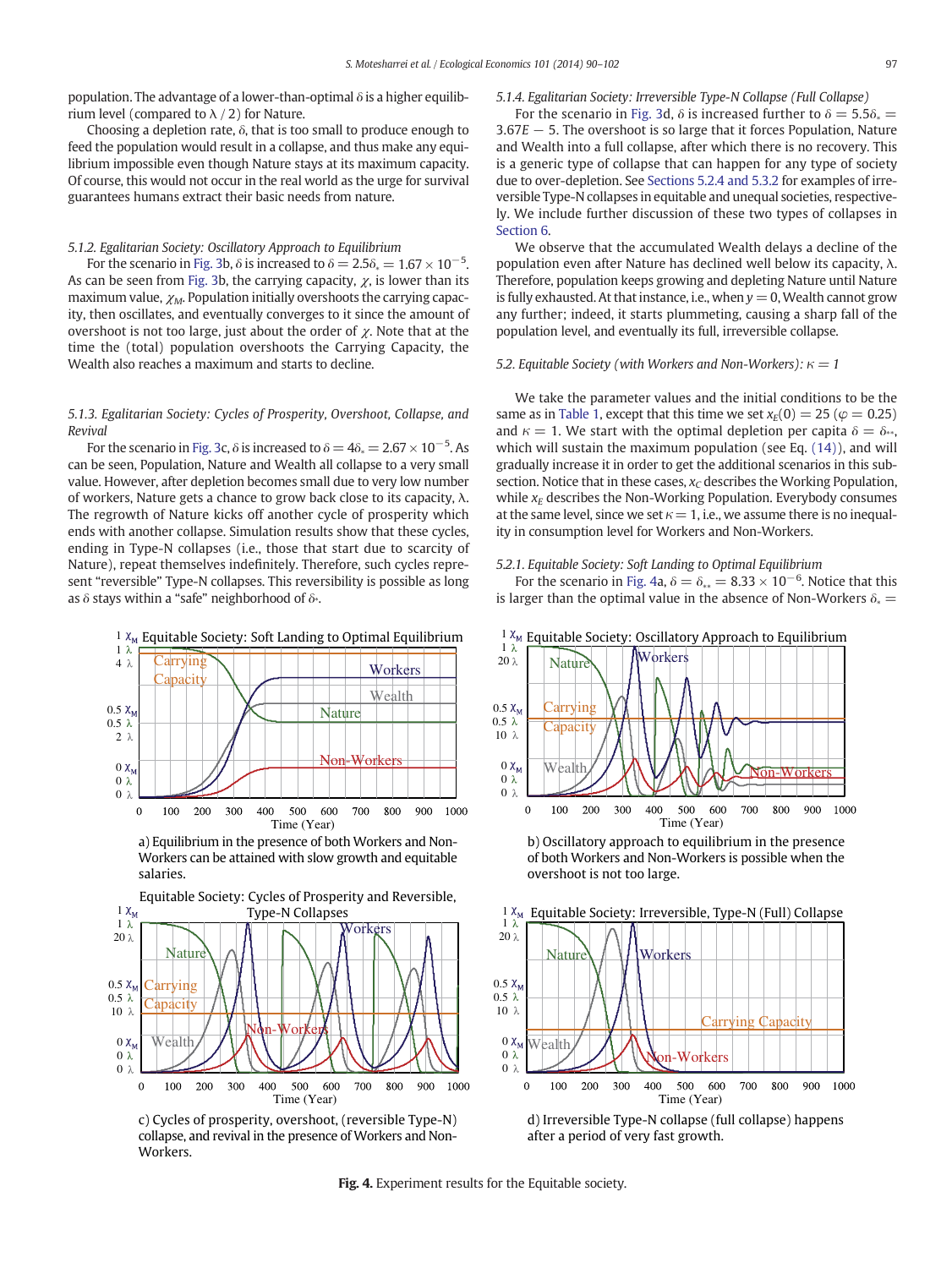<span id="page-8-0"></span>

Fig. 5. The full collapse that happened in the previous scenario, [Fig. 4](#page-7-0)d, can be prevented by reducing the average depletion per capita. This can be achieved by either increasing the ratio of the Non-Working to Working population (high  $\delta$ , high  $\varphi$ ) or decreasing the average workload per worker, i.e., decreasing total work hours per week (low  $\delta$ , low  $\varphi$ ).

 $6.67 \times 10^{-6}$  even though all the other parameters are identical to those in [Section 5.1.1](#page-6-0). This difference arises because  $x_F \neq 0$ , which in turn forces the Workers to produce extra in order to support the Non-Workers. Now,  $\gamma < \gamma_M$  because  $\delta = \delta_{**} \neq \delta_{**}$ . However, by setting  $\delta =$  $\delta$ \*\*, the optimal value of  $\delta$  in the presence of Non-Workers, the total population,  $x_c + x_F$  still reaches the maximum Carrying Capacity,  $\chi_M$ , the same as in [Section 5.1.](#page-6-0) See Eq. [\(15\)](#page-4-0) and [Section 4.2](#page-4-0) for a mathematical description.



a) Population collapse following an apparent equilibrium due to a small initial Elite population when  $\kappa = 100$ . This scenario also shows a different route to a collapse, in which, although Nature eventually recovers, population does not.



c) With moderate in equality ( $\kappa = 10$ ), it is possible to attain an optimal equilibrium by controlling the birth rates.

Similar comments as in [Section 5.1.1](#page-6-0) apply here when we choose a lower-than-optimal δ.

# 5.2.2. Equitable Society: Oscillatory Approach to Equilibrium

For the scenario in [Fig. 4](#page-7-0)b,  $\delta = 2.64\delta_{**} = 2.20 \times 10^{-5}$ . The total population is equal to the actual Carrying Capacity (smaller than the maximum Carrying Capacity).

# 5.2.3. Equitable Society: Cycles of Prosperity, Overshoot, Collapse, and Revival

For the scenario in [Fig. 4](#page-7-0)c,  $\delta = 3.46\delta_{**} = 3.00 \times 10^{-5}$ . The result is analogous to [Fig. 3](#page-6-0)c which corresponds to [Section 5.1.3.](#page-7-0) As before, the time at which the total population overshoots the actual Carrying Capacity is indicated by the fact that Wealth starts to decrease. After each cycle of prosperity, there is a partial, reversible Type-N collapse.

#### 5.2.4. Equitable Society: Full Collapse

For the scenario in [Fig. 4d](#page-7-0),  $\delta = 5\delta_{**} = 4.33 \times 10^{-5}$ . Once again, we can see how an irreversible Type-N (full) collapse of Population, Nature, and Wealth can occur due to over-depletion of natural resources as a result of high depletion per capita.

# 5.2.5. Equitable Society: Preventing a Full Collapse by Decreasing Average Depletion per Capita

The case in Fig. 5 is similar to the previous case (see Section 5.2.4 and [Fig. 4](#page-7-0)d), except that we raised the ratio of Non-Workers to Workers,  $\varphi$ , from 0.25 to 6. This corresponds to changing  $x_E(0)$  from 25 to 600,



depletion and inequality ( $\kappa = 100$ ).



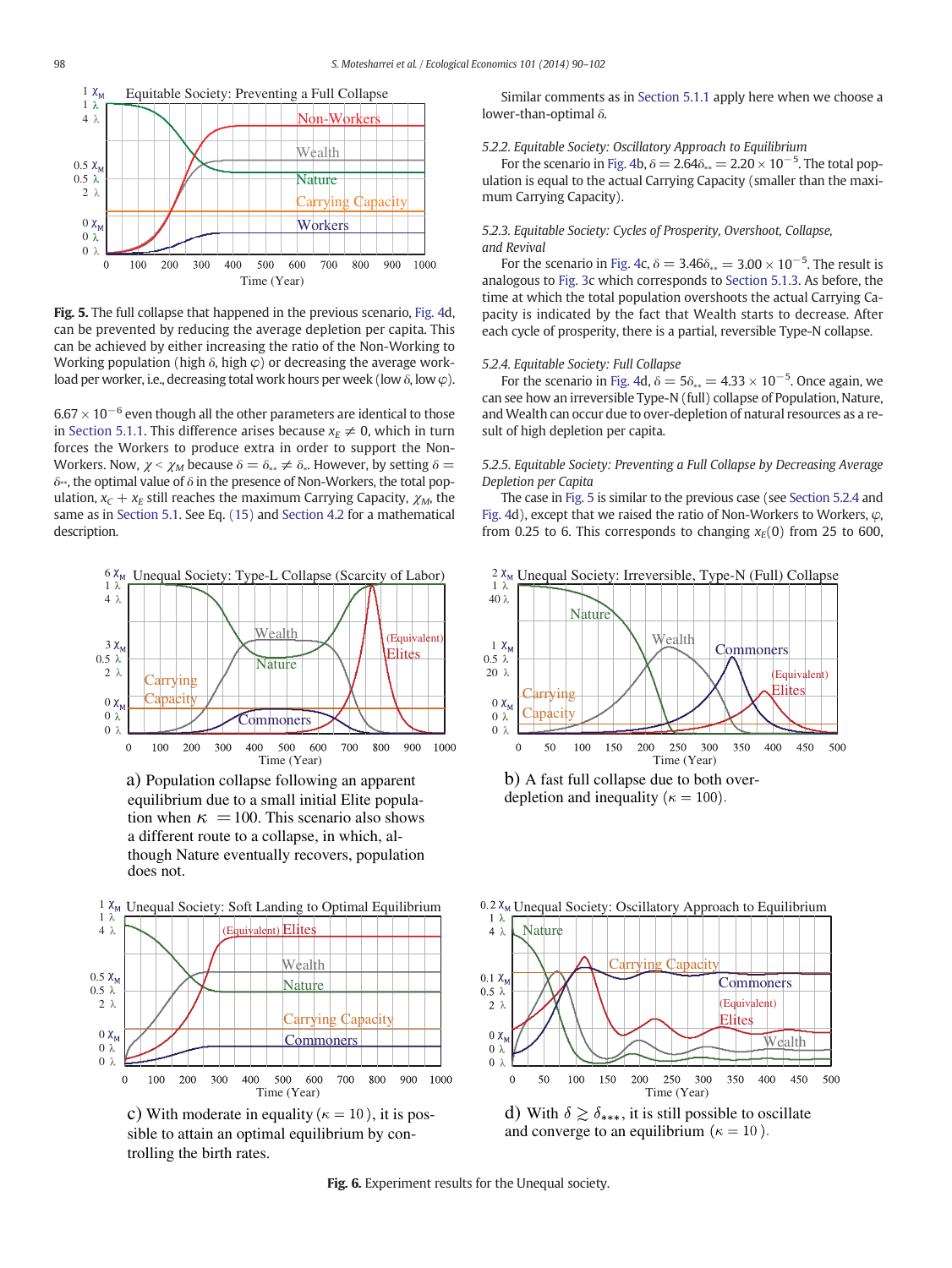<span id="page-9-0"></span>while keeping  $x<sub>C</sub>(0) = 100$ . By increasing the ratio of non-workers to workers, a sustainable equilibrium can be reached due to lower average depletion per capita — an equivalent  $\delta$  if everyone contributed equally to labor. This could also be interpreted as modeling a reduction in the average workload per worker.

# 5.3. Unequal Society (with Elites and Commoners):  $x_E \ge 0$  and  $\kappa > 1$

In our examples of an unequal society, the Elites (per capita) consume  $\kappa$  < 10 to 100 times more than the Commoners. Their population, plotted in red, is multiplied by  $\kappa$  to represent their equivalent impact because of their higher consumption. That is why we use the label "Equivalent Elites" on the graphs in this Section 5.3.

In the first two cases, we discuss two distinct, but generic types of collapse in an unequal society. In these two scenarios,  $\kappa = 100$ . Then we will show possibility of reaching an equilibrium by reducing  $\kappa$  to 10 and adjusting the birth rates  $\beta_F$  and  $\beta_C$  independently. These two  $\kappa = 10$  scenarios show that in order to reach a sustainable equilibrium in an unequal society, it is necessary to have policies that limit inequality and ensure birth rates remain below critical levels.

# 5.3.1. Unequal Society: Type-L Collapse (Labor Disappears, Nature Recovers)

This scenario, presented in [Fig. 6](#page-8-0)a, is precisely the same as the equilibrium without Elites case presented in [Section 5.1.1](#page-6-0) ([Fig. 3a](#page-6-0)) except that here we set  $x_E(0) = 1.0 \times 10^{-3}$ . This is indeed a very small initial seed of Elites. The two scenarios look pretty much the same up until about  $t = 500$  years after the starting time of the simulation. The Elite population starts growing significantly only after  $t = 500$ , hence depleting the Wealth and causing the system to collapse. Under this scenario, the system collapses due to worker scarcity even though natural resources are still abundant, but because the depletion rate is optimal, it takes more than 400 years after the Wealth reaches a maximum for the society to collapse. In this example, Commoners die out first and Elites disappear later. This scenario shows that in a society that is otherwise sustainable, the highly unequal consumption of elites will still cause a collapse.

This scenario is an example of a Type-L collapse in which both Population and Wealth collapse but Nature recovers (to its maximum capacity, λ, in the absence of depletion). Scarcity of workers is the initial cause of a Type-L collapse, as opposed to scarcity of Nature for a Type-N collapse.

#### 5.3.2. Unequal Society: Irreversible Type-N Collapse (Full Collapse)

The typical scenario in [Fig. 6](#page-8-0)b for a full collapse is the result of running the model with the parameter values and initial conditions given by [Table 1.](#page-5-0) Examples of irreversible Type-N (full) collapses in the egalitarian and equitable societies are presented in [Section 5.1.4](#page-7-0) ([Fig. 3d](#page-6-0)) and [Section 5.2.4](#page-8-0) ([Fig. 4d](#page-7-0)).

We set a small initial seed of  $x_E(0) = 0.20$ ,  $\kappa = 100$ , and a large depletion  $\delta = 1.0 \times 10^{-4}$ , so that both the depletion  $\delta = 15 \delta^*$  and the inequality coefficient  $\kappa = 100$  are very large. This combination results in a full collapse of the system with no recovery. The Wealth starts declining as soon as the Commoner's population goes beyond its carrying capacity, and then the full collapse takes only about 250 additional years. The declining Wealth causes the fall of the Commoner's population (workers) with a time lag. The fast reduction in the number of workers combined with scarcity of natural resources causes the Wealth to decline even faster than before. As a result, the Elites – who could initially survive the famine due to their unequal access to consumable goods ( $\kappa = 100$ ) – eventually also die of hunger. Note that because both depletion and inequality are large, the collapse takes place faster and at a much lower level of population than in the previous case (see Section 5.3.1, Fig. 5.3.1) with a depletion rate of  $\delta = \delta$ .

# 5.3.3. Unequal Society: Soft Landing to Optimal Equilibrium

The following parameter values and initial values can produce the current scenario (the rest are exactly the same as in [Table 1\)](#page-5-0):

$$
\begin{cases}\n\beta_C &= 6.5 \times 10^{-2} & \beta_E &= 2.0 \times 10^{-2} \\
x_C(0) &= 1.0 \times 10^{+4} & x_E(0) &= 3.0 \times 10^{+3} \\
\kappa &= 10 & \delta &= 6.35 \times 10^{-6}\n\end{cases}
$$
\n(20)

The value for  $\delta$  used in this scenario is  $\delta$ \*\*\* given by Eq. [\(18\).](#page-5-0) It must be remembered that  $\psi = 0.65$  is not a parameter that we can choose. However, it can be read from the result of the simulation since it is the equilibrium ratio of the Elite to Commoner population. See the second equation in Eq. [\(17\).](#page-5-0) On the other hand,  $\eta = \frac{1}{12}$  is determined by the death and birth rates as well as the inequality coefficient. These parameters are chosen in order to satisfy Eq. [\(16\)](#page-5-0), the necessary condition for attaining an equilibrium in an unequal society.

The same comments as in [Section 5.1.1](#page-6-0) hold here if we choose a lower-than-optimal δ.

# 5.3.4. Unequal Society: Oscillatory Approach to Equilibrium

The parameter values and initial conditions in the scenario presented in [Fig. 6](#page-8-0)d are exactly the same as the previous scenario, presented in [Fig. 6c](#page-8-0), except for  $\delta$ . It is increased to 1.3  $\times$  10 $^{-5}$ , almost 2 $\delta$ \*\*\*. This results in a much lower Carrying Capacity compared to 5.3.3, as can be seen from a comparison of [Fig. 6](#page-8-0)c and d. Therefore, the total final population in the present scenario is much less than the total final population in the previous scenario, 5.3.3 [\(Fig. 6c](#page-8-0)) [\(Table 2\)](#page-5-0).

# 6. Discussion of Results

We conducted a series of experiments with the HANDY model, considering first an egalitarian society without Elites ( $x_F = 0$ ), next an equitable society ( $\kappa = 1$ ) where Non-Workers and Workers are equally paid, and finally an unequal society whose Elites consume  $\kappa$  times more than the Commoners. The model was also used to find a sustainable equilibrium value and the maximum carrying capacity within each of these three types of societies.

# 6.1. Unequal Society

The scenarios most closely reflecting the reality of our world today are found in the third group of experiments (see the scenarios for an unequal society in Section 5.3), where we introduced economic stratification. Under such conditions, we find that collapse is difficult to avoid, which helps to explain why economic stratification is one of the elements recurrently found in past collapsed societies. Importantly, in the first of these unequal society scenarios, 5.3.1, the solution appears to be on a sustainable path for quite a long time, but even using an optimal depletion rate ( $\delta$ \*) and starting with a very small number of Elites, the Elites eventually consume too much, resulting in a famine among Commoners that eventually causes the collapse of society. It is important to note that this Type-L collapse is due to an inequalityinduced famine that causes a loss of workers, rather than a collapse of Nature. Despite appearing initially to be the same as the sustainable optimal solution obtained in the absence of Elites, economic stratification changes the final result: Elites' consumption keeps growing until the society collapses. The Mayan collapse – in which population never recovered even though nature did recover – is an example of a Type-L collapse, whereas the collapses in the Easter Island and the Fertile Crescent – where nature was depleted – are examples of a Type-N collapse.

In scenario 5.3.2, with a larger depletion rate, the decline of the Commoners occurs faster, while the Elites are still thriving, but eventually the Commoners collapse completely, followed by the Elites. It is important to note that in both of these scenarios, the Elites – due to their wealth – do not suffer the detrimental effects of the environmental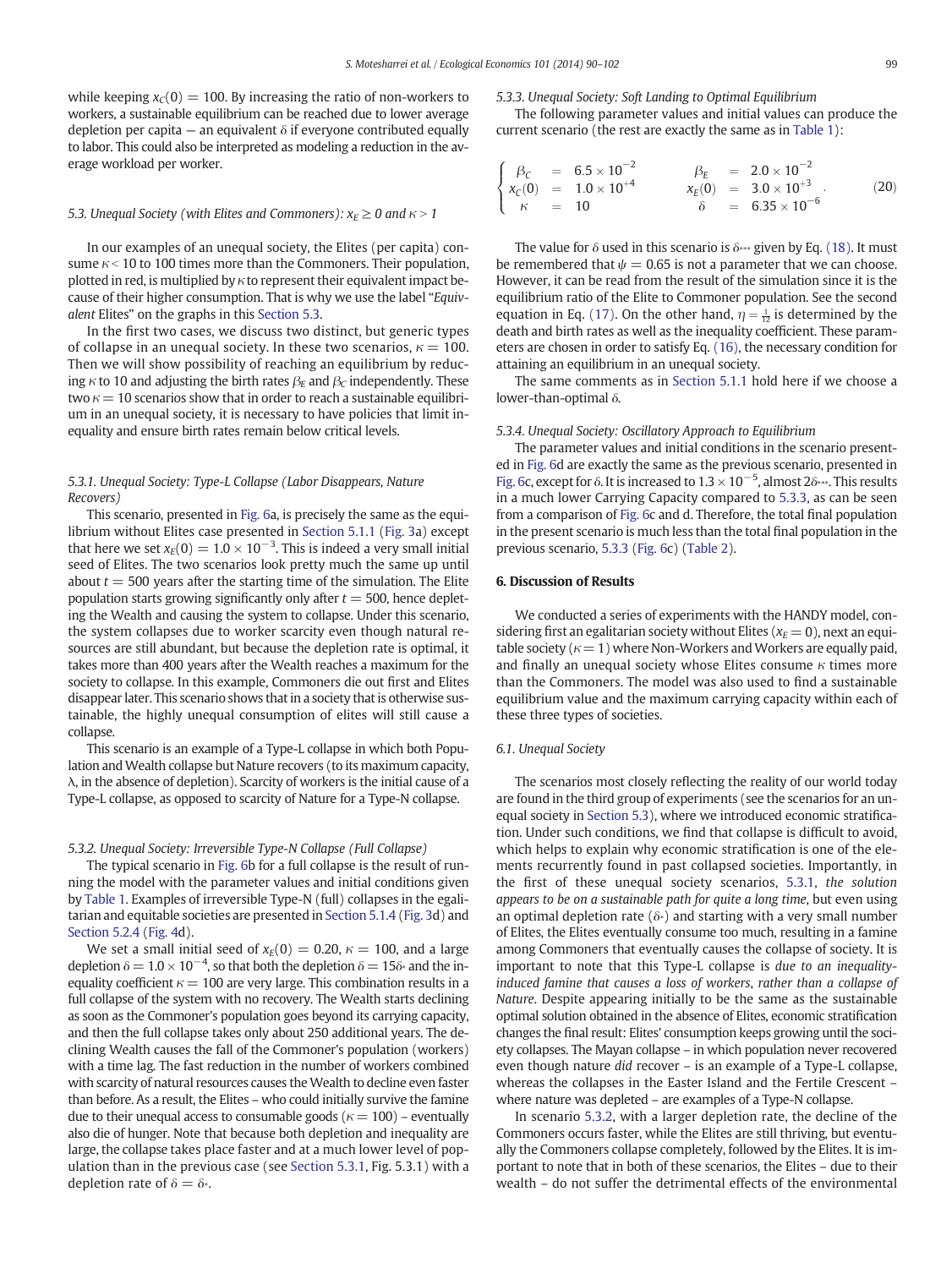<span id="page-10-0"></span>collapse until much later than the Commoners. This buffer of wealth allows Elites to continue "business as usual" despite the impending catastrophe. It is likely that this is an important mechanism that would help explain how historical collapses were allowed to occur by elites who appear to be oblivious to the catastrophic trajectory (most clearly apparent in the Roman and Mayan cases). This buffer effect is further reinforced by the long, apparently sustainable trajectory prior to the beginning of the collapse. While some members of society might raise the alarm that the system is moving towards an impending collapse and therefore advocate structural changes to society in order to avoid it, Elites and their supporters, who opposed making these changes, could point to the long sustainable trajectory "so far" in support of doing nothing.

The final two scenarios in this set of experiments, [5.3.3 and 5.3.4](#page-9-0), are designed to indicate the kinds of policies needed to avoid this catastrophic outcome. They show that, in the context of economic stratification, inequality must be greatly reduced and population growth must be maintained below critical levels in order to avoid a societal collapse [\(Daly, 2008\)](#page-11-0).

#### 6.2. Egalitarian Society

In order to further understand what conditions are needed to avoid collapse, our first set of experiments model a society without economic stratification and start with parameter values that make it possible to reach a maximum carrying capacity (scenario [5.1.1](#page-6-0)). The results show that in the absence of Elites, if the depletion per capita is kept at the optimal level of  $\delta$ <sup>\*</sup>, the population grows smoothly and asymptotes the level of the maximum carrying capacity. This produces a softlanding to equilibrium at the maximum sustainable population and production levels.

Increasing the depletion factor slightly (scenario [5.1.2](#page-7-0)) causes the system to oscillate, but still reach a sustainable equilibrium, although, importantly, at a lower carrying capacity. Population overshoots its carrying capacity, but since the overshoot is not by too much – of the order of the carrying capacity – the population experiences smaller collapses that can cause it to oscillate and eventually converge to a sustainable equilibrium. Thus, while social disruption and deaths would occur, a total collapse is avoided.

A further increase in the depletion factor (scenario [5.1.3\)](#page-7-0) makes the system experience oscillatory periods of growth, very large overshoots and devastating collapses that almost wipe out society, but the eventual recovery of Nature allows for the cycle to be repeated.

Increasing the depletion factor even further (scenario [5.1.4](#page-7-0)) results in a complete collapse of the system. This shows that depletion alone, if large enough, can result in a collapse — even in the absence of economic stratification.

# 6.3. Equitable Society (with Workers and Non-Workers)

As the second set of experiments (presented in [Section 5.2\)](#page-7-0) show, HANDY allows us to model a diverse range of societal arrangements. In this set of experiments, choosing  $x_E \geq 0$  and  $\kappa = 1$  has allowed us to model a situation that can be described as having Workers and Non-Workers with the same level of consumption, i.e., with no economic stratification. The Non-Workers in these scenarios could represent a range of societal roles from students, retirees, and disabled people, to intellectuals, managers, and other non-productive sectors. In this case, the Workers have to deplete enough of Nature to support both the Non-Workers and themselves.

The first scenario, [5.2.1,](#page-7-0) shows that even with a population of Non-Workers, the total population can still reach a sustainable equilibrium without a collapse. In scenario [5.2.2](#page-8-0), we find that increasing the depletion factor induces a series of overshoots and small collapses where population eventually converges to a lower sustainable equilibrium. Like in an egalitarian society, scenario [5.2.3](#page-8-0) shows us that increasing the depletion parameter further results in cycles of large overshooting, major collapses, and then eventual recovery of Nature. Scenario [5.2.4](#page-8-0) shows us that increasing depletion per capita further can produce an irreversible Type-N collapse.

Finally, scenario [5.2.5,](#page-8-0) which is a replication of the scenario in [5.2.4](#page-8-0) with a much higher ratio of Non-Workers to Workers, shows that a collapse in an equitable society could be avoided by reducing the average depletion per capita. We note that this scenario could also represent a situation where, rather than having paid Non-Workers, the workload per capita is reduced, with the whole population working "fewer days a week". Such a "work-sharing" policy has been successfully implemented in Germany over the past few years for reducing unemployment ([Baker and Hasset, 2012; Hasset, 2009\)](#page-11-0). Moreover, [Knight](#page-12-0) [et al. \(2013\)](#page-12-0) show, through a panel analysis of data for 29 highincome OECD countries from 1970 to 2010, that reducing work hours can contribute to sustainability by reducing ecological strain. This conclusion agrees with our comparison of the two scenarios, [5.2.5 and](#page-8-0) [5.2.4,](#page-8-0) presented above.

#### 6.4. HANDY and Brander–Taylor Model

As previously mentioned, a similar use of the predator–prey approach was applied in the pioneering work of [Brander and Taylor](#page-11-0) [\(1998\)](#page-11-0) (BT) to study the historical rise and fall of the Easter Island population. In comparison to their model, with just two equations for Population and Nature, the introduction of Elites and Commoners, and accumulated Wealth, results in a greater variety and broader spectrum of potential solutions. Moreover, the collapse scenario presented in BT is somewhat different from the ones presented above. As a matter of fact, the collapse scenario presented in Fig. 3 of [Brander and Taylor](#page-11-0) [\(1998\)](#page-11-0) seems to be more of an oscillatory approach to equilibrium, similar to the one shown in our [Fig. 3b](#page-6-0), and not a collapse in the sense that we define in this paper. Furthermore, the carrying capacity, in the sense we define in this paper, is also different from what [BT \(1998\)](#page-11-0) call carrying capacity. Indeed, their carrying capacity (K) is our Nature's capacity, λ, which is the maximum size Nature can reach, whereas Carrying Capacity in HANDY is the population level that can be supported by a given level of natural resources. Furthermore, BT's carrying capacity is a constant, whereas Carrying Capacity in HANDY adjusts according to the level of depletion of Nature.

While sharing certain similarities with the Brander and Taylor model, our more complex model structure and the use of different assumptions, allows our model to apply to multiple types of societies with varying socioeconomic structures. Thus, unlike works that tend to study further implications of the two-dimensional model of BT [\(Anderies, 2000\)](#page-11-0), the model we have developed introduces a more complex set of possible feedbacks and nonlinear dynamics, and a greater spectrum of potential outcomes. This allows HANDY to model a different and wider set of thought experiments.

An important feature of HANDY that distinguishes it from predator– prey, BT, and other similar models [\(Anderies, 1998; Dalton et al., 2005;](#page-11-0) [Erickson and Gowdy, 2000; Reuveny and Decker, 2000\)](#page-11-0) is its native capability for producing irreversible collapses due to the structure for accumulation of wealth. Our approach also differs from models like [D'Alessandro \(2007\)](#page-11-0) that can produce irreversible collapses but only through explicit introduction of a critical depensation mechanism into the model. The dynamics produced by HANDY offer the possibility of irreversible collapses without having to introduce such an additional mechanism into the model. See [Section 5.1.4](#page-7-0) for an explanation of irreversible collapses in HANDY.<sup>1</sup>

 $1$  We wish to acknowledge and thank reviewer No. 1 for highlighting these very important points to us.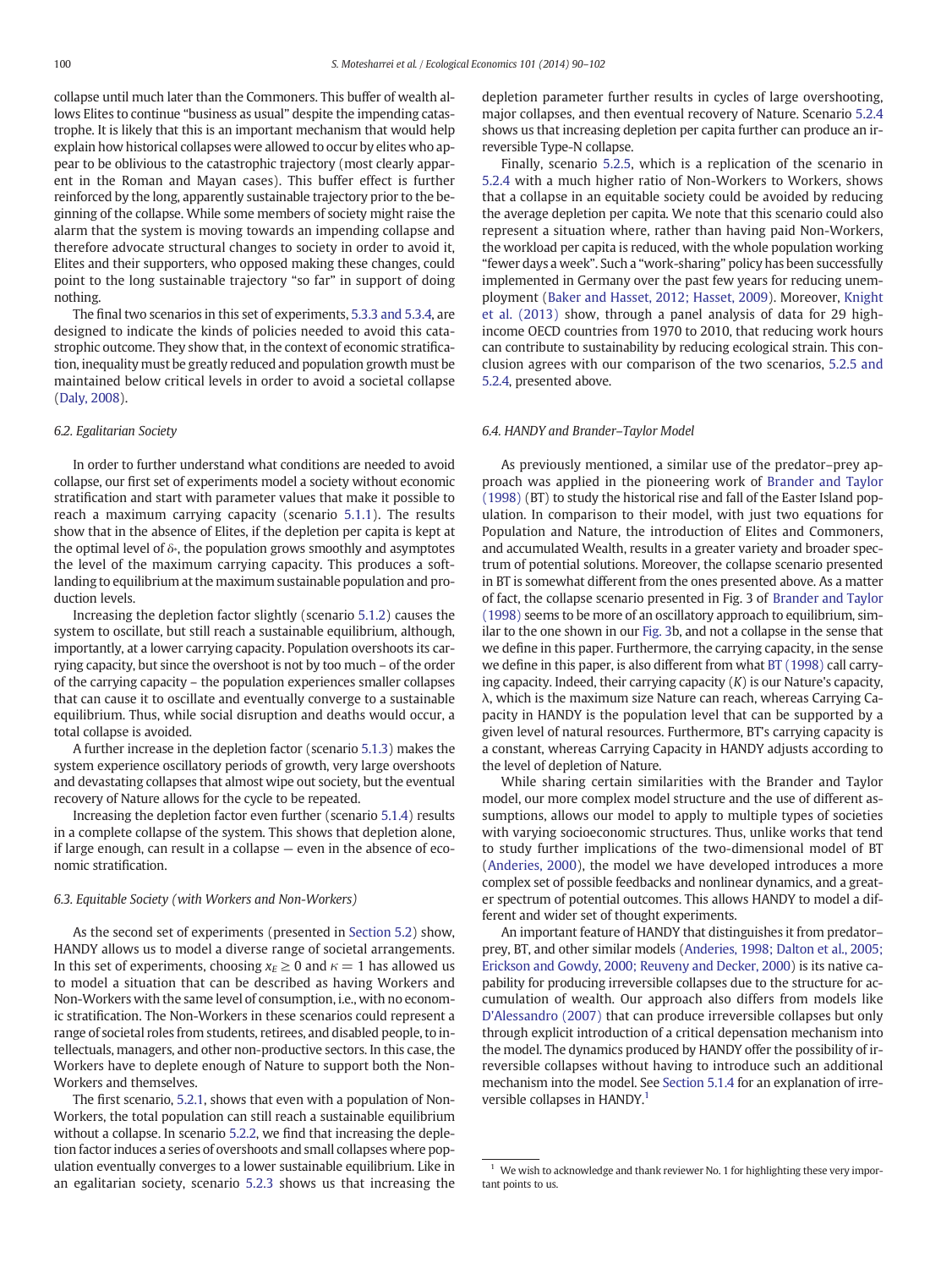# <span id="page-11-0"></span>7. Summary

Collapses of even advanced civilizations have occurred many times in the past five thousand years, and they were frequently followed by centuries of population and cultural decline and economic regression. Although many different causes have been offered to explain individual collapses, it is still necessary to develop a more general explanation. In this paper we attempt to build a simple mathematical model to explore the essential dynamics of interaction between population and natural resources. It allows for the two features that seem to appear across societies that have collapsed: the stretching of resources due to strain placed on the ecological carrying capacity, and the division of society into Elites (rich) and Commoners (poor).

The Human And Nature DYnamical model (HANDY) was inspired by the predator and prey model, with the human population acting as the predator and nature being the prey. When small, Nature grows exponentially with a regeneration coefficient  $γ$ , but it saturates at a maximum value  $\lambda$ . As a result, the maximum regeneration of nature takes place at  $\lambda$  / 2, not at the saturation level λ. The Commoners produce wealth at a per capita depletion rate  $\delta$ , and the depletion is also proportional to the amount of nature available. This production is saved as accumulated wealth, which is used by the Elites to pay the Commoners a subsistence salary, s, and pay themselves  $\kappa s$ , where  $\kappa$  is the inequality coefficient. The populations of Elites and Commoners grow with a birth rate  $\beta$  and die with a death rate  $\alpha$  which remains at a healthy low level when there is enough accumulated food (wealth). However, when the population increases and the wealth declines, the death rate increases up to a famine level, leading to population decline.

We show how the carrying capacity – the population that can be indefinitely supported by a given environment (Catton, 1980) – can be defined within HANDY, as the population whose total consumption is at a level that equals what nature can regenerate. Since the regrowth of Nature is maximum when  $y = \lambda / 2$ , we can find the optimal level of depletion (production) per capita,  $\delta$  in an egalitarian society where  $x_E \equiv 0$ ,  $\delta_{**}(\geq \delta_*)$  in an equitable society where  $\kappa \equiv 1$ , and  $\delta_{***}$  in an unequal society where  $x_E \geq 0$  and  $\kappa > 1$ .

In sum, the results of our experiments, discussed in [Section 6,](#page-9-0) indicate that either one of the two features apparent in historical societal collapses – over-exploitation of natural resources and strong economic stratification – can independently result in a complete collapse. Given economic stratification, collapse is very difficult to avoid and requires major policy changes, including major reductions in inequality and population growth rates. Even in the absence of economic stratification, collapse can still occur if depletion per capita is too high. However, collapse can be avoided and population can reach equilibrium if the per capita rate of depletion of nature is reduced to a sustainable level, and if resources are distributed in a reasonably equitable fashion.

In the upcoming generations of HANDY, we plan to develop several extensions including: (1) disaggregation of Nature into nonrenewable stocks, regenerating stocks, and renewable flows, as well as the introduction of an investment mechanism in accessibility of natural resources, in order to study the effects of investment in technology on resource choice and production efficiency; (2) making inequality  $(\kappa)$ endogenous to the model structure; (3) introduction of "policies" that can modify parameters such as depletion, the coefficient of inequality, and the birth rate; and, (4) introduction of multiple coupled regions to represent countries with different policies, trade of carrying capacity, and resource wars.

Those interested in obtaining the model code can contact the authors.

# Acknowledgments

We are grateful to Profs. Matthias Ruth, Victor Yakovenko, Herman Daly, Takemasa Miyoshi, Jim Carton, Fernando Miralles-Wilhelm, and Ning Zeng, and Drs. Robert Cahalan and Steve Penny for many useful discussions. Study of the "Equitable Society" scenarios (i.e., with Workers and Non-Workers), the scenario presented in [Section 5.2.5,](#page-8-0) in particular, was suggested by V. Yakovenko. We would also like to thank anonymous reviewer No. 1 for having highlighted to us the importance of the capability of HANDY to naturally produce irreversible collapses, which is not found in earlier models. We would especially like to thank the editors of this journal for alerting us to the model and work done by Brander and Taylor, of which we were unaware, and allowing us to revise our article to account for this new information. This work was partially funded through NASA/GSFC grant NNX12AD03A.

Based on the media reports on a pre-publication version of this paper, NASA issued the official statement contained in Release 14-082:

[http://www.nasa.gov/press/2014/march/nasa-statement-on](http://www.nasa.gov/press/2014/march/nasa-statement-on-sustainability-study/)[sustainability-study/](http://www.nasa.gov/press/2014/march/nasa-statement-on-sustainability-study/)

March 20th, 2014 RELEASE 14-082 NASA Statement on Sustainability Study

The following is a statement from NASA regarding erroneous media reports crediting the agency with an academic paper on population and societal impacts.

"A soon-to-be published research paper 'Human and Nature Dynamics (HANDY): Modeling Inequality and Use of Resources in the Collapse or Sustainability of Societies' by University of Maryland researchers Safa Motesharrei and Eugenia Kalnay, and University of Minnesota's Jorge Rivas was not solicited, directed or reviewed by NASA. It is an independent study by the university researchers utilizing research tools developed for a separate NASA activity."

"As is the case with all independent research, the views and conclusions in the paper are those of the authors alone. NASA does not endorse the paper or its conclusions."

# References

- Abel, Wilhelm, 1980. [Agricultural Fluctuations in Europe: From the Thirteenth to the](http://refhub.elsevier.com/S0921-8009(14)00061-5/rf0005) [Twentieth Centuries. Methuen](http://refhub.elsevier.com/S0921-8009(14)00061-5/rf0005).
- Anderies, John M., 1998. [Culture and human agro-ecosystem dynamics: the Tsembaga of](http://refhub.elsevier.com/S0921-8009(14)00061-5/rf0185) [New Guinea. J. Theor. Biol. 920 \(4\), 515](http://refhub.elsevier.com/S0921-8009(14)00061-5/rf0185)–530.
- Anderies, John M., 2000. [On modeling human behavior and institutions in simple ecolog](http://refhub.elsevier.com/S0921-8009(14)00061-5/rf0190)[ical economic systems. Ecol. Econ. 35 \(3\), 393](http://refhub.elsevier.com/S0921-8009(14)00061-5/rf0190)–412 (December).
- Baker, Dean, Hasset, Kevin, 2012. The human disaster of unemployment. [http://www.](http://www.nytimes.com/2012/05/13/opinion/sunday/the-human-disaster-of-unemployment.html?pagewanted=all) [nytimes.com/2012/05/13/opinion/sunday/the-human-disaster-of-unemployment.](http://www.nytimes.com/2012/05/13/opinion/sunday/the-human-disaster-of-unemployment.html?pagewanted=all) [html?pagewanted=all](http://www.nytimes.com/2012/05/13/opinion/sunday/the-human-disaster-of-unemployment.html?pagewanted=all) (May).
- Banerjee, Anand, Yakovenko, Victor M., 2010. [Universal patterns of inequality. New](http://refhub.elsevier.com/S0921-8009(14)00061-5/rf0200) [J. Phys. 12 \(7\) \(July\)](http://refhub.elsevier.com/S0921-8009(14)00061-5/rf0200).
- Brander, James A., Taylor, M. Scott, 1998. [The simple economics of Easter Island: a Ricardo](http://refhub.elsevier.com/S0921-8009(14)00061-5/rf0205) [Malthus model of renewable resource use. Am. Econ. Rev. 88 \(1\), 119](http://refhub.elsevier.com/S0921-8009(14)00061-5/rf0205)–138.
- Brenner, Robert, 1985. [Agrarian class structure and economic development in pre-industrial](http://refhub.elsevier.com/S0921-8009(14)00061-5/rf0210) [Europe. In: Aston, Trevor H., Philpin, C.H.E. \(Eds.\), The Brenner Debate: Agrarian Class](http://refhub.elsevier.com/S0921-8009(14)00061-5/rf0210) [Structure and Economic Development in Pre-Industrial Europe. Cambridge University](http://refhub.elsevier.com/S0921-8009(14)00061-5/rf0210) [Press, pp. 10](http://refhub.elsevier.com/S0921-8009(14)00061-5/rf0210)–63.
- Catton, William R., 1980. [Overshoot: The Ecological Basis of Revolutionary Change.](http://refhub.elsevier.com/S0921-8009(14)00061-5/rf0010) [University of Illinois Press](http://refhub.elsevier.com/S0921-8009(14)00061-5/rf0010).
- Chase-Dunn, Christopher, Hall, Thomas, 1997. [Rise and Demise: Comparing World-](http://refhub.elsevier.com/S0921-8009(14)00061-5/rf0015)[Systems. Westview Press.](http://refhub.elsevier.com/S0921-8009(14)00061-5/rf0015)

Cohen, Joel E., 1995. [How Many People Can the Earth Support? W. W Norton & Company](http://refhub.elsevier.com/S0921-8009(14)00061-5/rf0020). Culbert, Patrick (Ed.), 1973. [The Classic Maya Collapse. University of New Mexico Press.](http://refhub.elsevier.com/S0921-8009(14)00061-5/rf0215) Chu, C.Y. Cyrus, Lee, Ronald D., 1994. [Famine, revolt, and the dynastic cycle: population](http://refhub.elsevier.com/S0921-8009(14)00061-5/rf0220)

- [dynamics in historic China. J. Popul. Econ. 70 \(4\), 351](http://refhub.elsevier.com/S0921-8009(14)00061-5/rf0220)–378 (November). D'Alessandro, Simone, 2007. [Non-linear dynamics of population and natural resources:](http://refhub.elsevier.com/S0921-8009(14)00061-5/rf0225)
- [the emergence of different patterns of development. Ecol. Econ. 620 \(3\), 473](http://refhub.elsevier.com/S0921-8009(14)00061-5/rf0225)–481. Dalton, Thomas R., Morris Coats, R., Asrabadi, Badiollah R., 2005. [Renewable resources,](http://refhub.elsevier.com/S0921-8009(14)00061-5/rf0230)
- [property-rights regimes and endogenous growth. Ecol. Econ. 520 \(1\), 31](http://refhub.elsevier.com/S0921-8009(14)00061-5/rf0230)–41. Daly, Herman E., 1991. [Steady-State Economics: With New Essays. Island Press.](http://refhub.elsevier.com/S0921-8009(14)00061-5/rf0235)
- Daly, Herman E., 1996. [Beyond Growth: The Economics of Sustainable Development.](http://refhub.elsevier.com/S0921-8009(14)00061-5/rf0025) [Beacon Press](http://refhub.elsevier.com/S0921-8009(14)00061-5/rf0025).
- Daly, Herman E., 2008. A Steady-State Economy. April [http://www.sd-commission.org.](http://www.sd-commission.org.uk/data/files/publications/Herman_Daly_thinkpiece.pdf) uk/data/fi[les/publications/Herman\\_Daly\\_thinkpiece.pdf](http://www.sd-commission.org.uk/data/files/publications/Herman_Daly_thinkpiece.pdf) (URL).